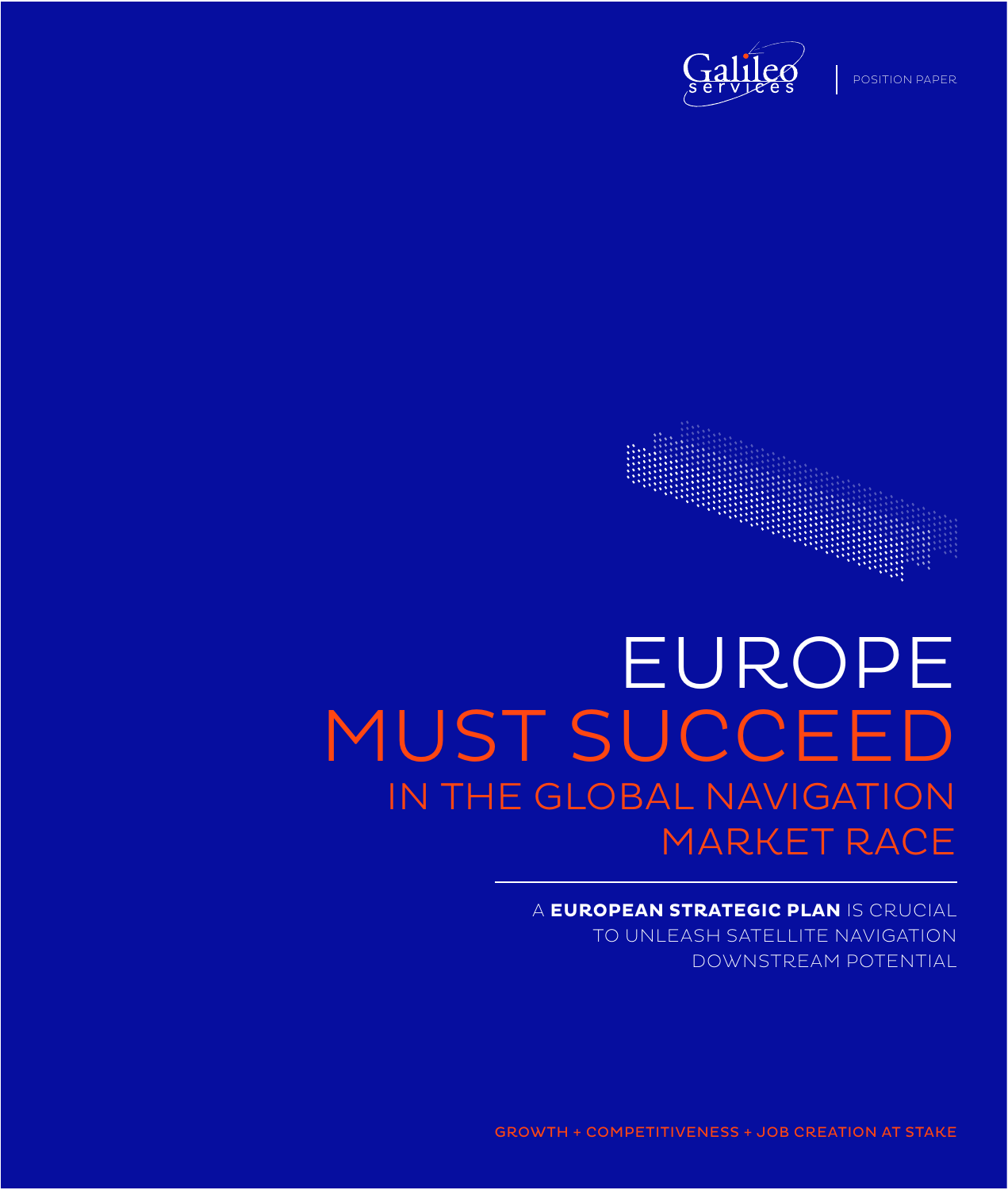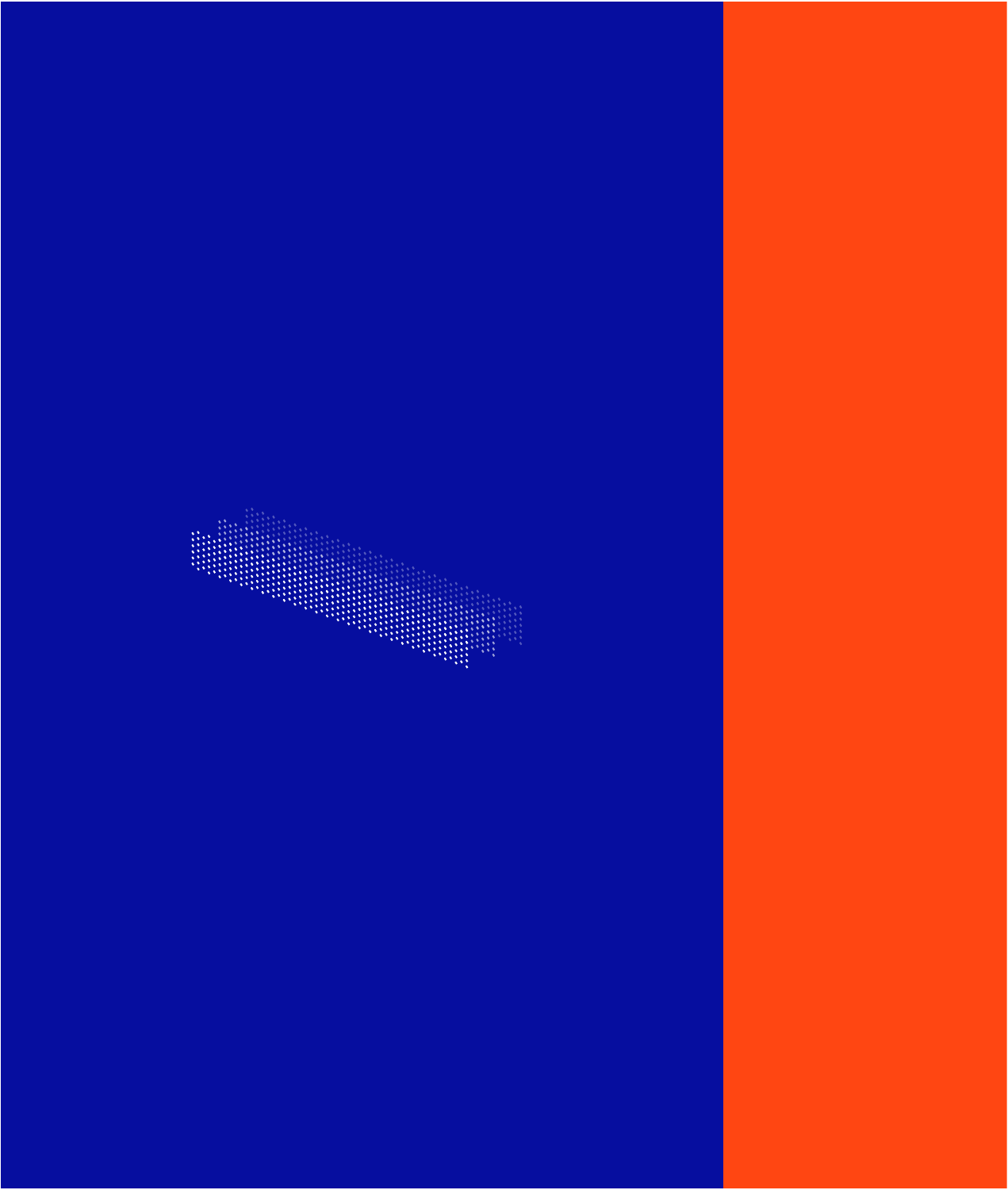

In this paper Galileo Services offers an input to the general debate about the role of a coordinated industrial policy to support the European economy and to contribute to the competitiveness of European enterprises. It addresses the specific case of the European industry of applications and services based on satellite positioning, navigation and timing - the European Global Navigation Satellite System (GNSS) downstream industry.

We identify GNSS downstream as a high growth sector and thus provide food for thought on how best to strengthen the competitiveness of the European GNSS downstream sector in the world market.

We express our concern about the current situation that might jeopardize the achievement of the main objectives of the European GNSS programmes.

We stress the necessity to urgently establish a European strategic plan to enhance the European GNSS downstream industry's competitiveness and to foster the uptake of Europe's GNSS. This will ensure a positive return on Europe's investment in GNSS infrastructure and deliver the objective of European GNSS autonomy.

In particular, we recommend establishing an industrial policy to encourage the development and growth of the European GNSS downstream industry.

#### THE OBJECTIVE IS FOR EUROPE TO WIN 33% OF THE GLOBAL GNSS DOWNSTREAM MARKET BY 2025.

We then detail a set of key support actions, together with examples of programmatic elements and instruments that must be initiated by European institutions as part of this strategic plan to help to achieve the recommended goals. The urgency of these actions is driven by the success of non-European players and the evolution of the market.

Finally, we emphasise the need to set up a framework, called the Galileo Services Forum, where all European institutions could interact regularly with the GNSS downstream industry.

Industry, and Galileo Services in particular, is prepared to contribute in any way it can in establishing this European strategic plan to support the development of the European Satellite Navigation downstream sector.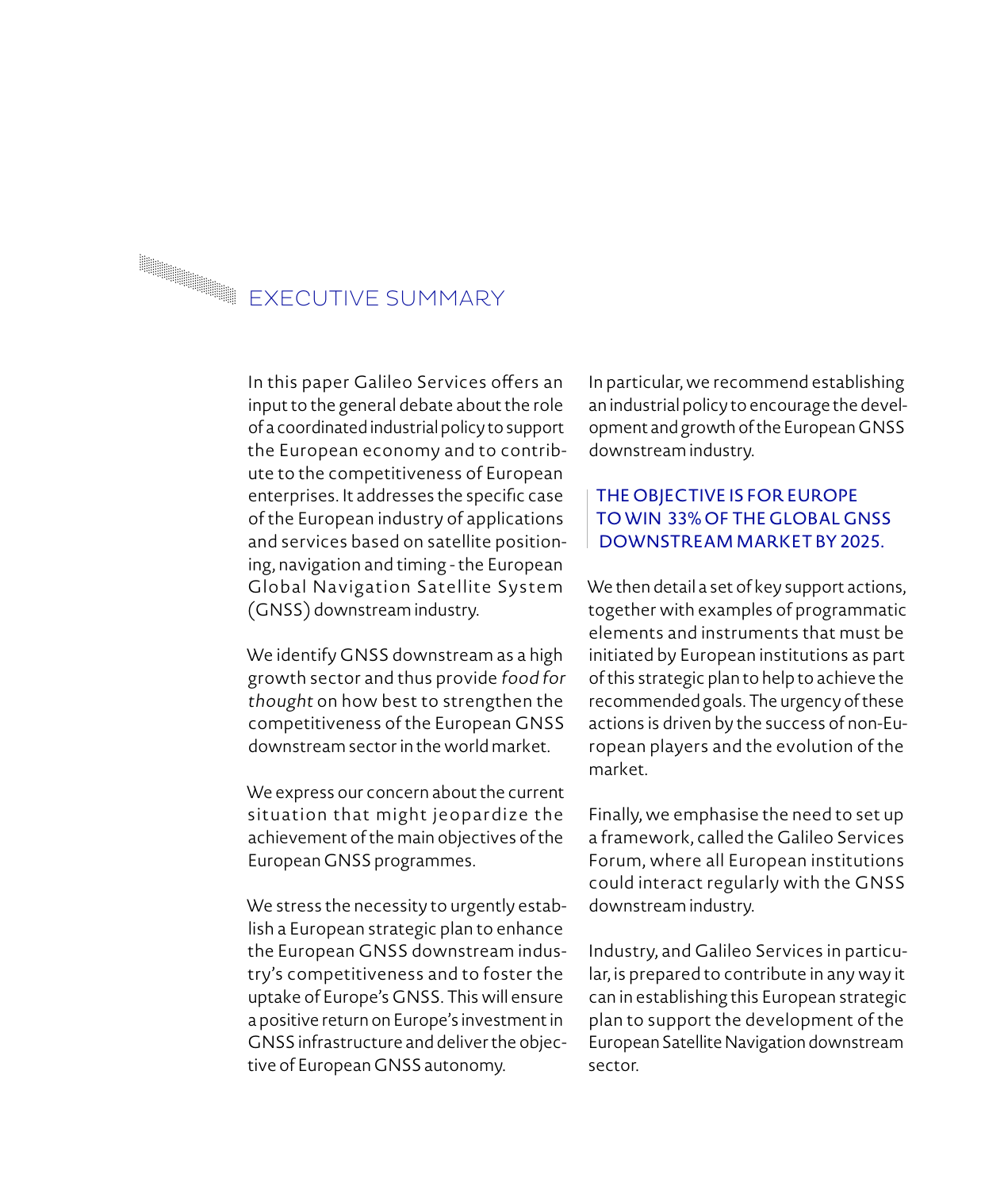### STRUCTURE OF THE PAPER aaaaaaaaaaa



SECTION I explains why Europe needs a GNSS downstream strategic plan, including a discussion of the opportunities for economic growth and the threats from outside Europe.



SECTION II then provides an outline of the elements of the plan and of the industrial policy it incorporates.



SECTION III summarises the supporting actions that Europe's public sector institutions must undertake to help make the plan a reality.



Finally, SECTION IV introduces the proposed Galileo Services Forum that could provide a mechanism for stakeholders in the plan to exchange views and share experience.



The ANNEX at the back describes the Galileo Services organisation that is sponsoring this initiative.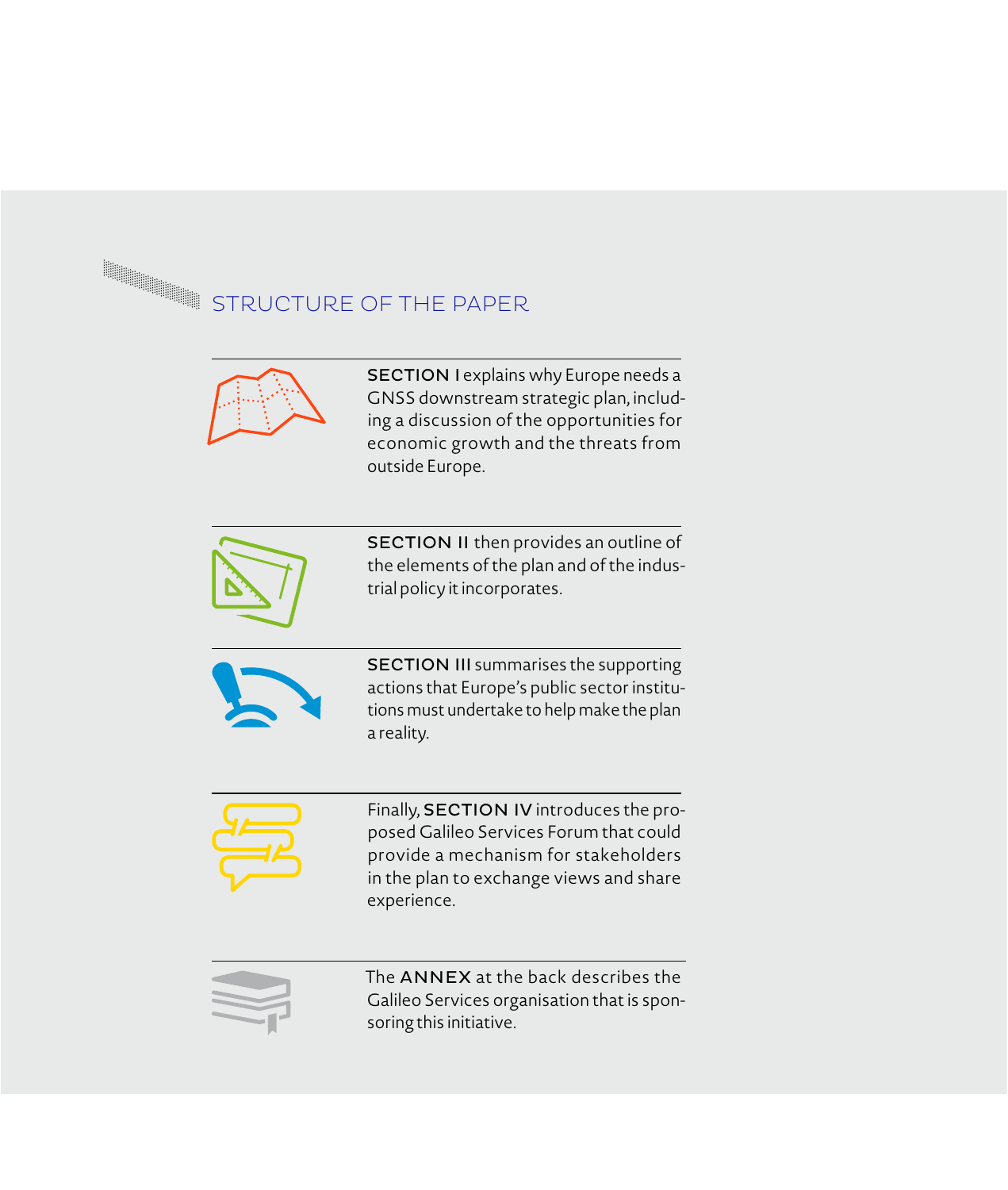## VECESSIT OF A EUROPEA STRATEGIC PLAN

### THE CONCERN OF THE EUROPEAN DOWNSTREAM INDUSTRY aaaaaaaaaaa

The justification for the Galileo Programme relies on a twofold objective:

- $\triangleright$  To achieve independence and autonomy for Europe in relation to non-European GNSSs
- $\triangleright$  To win a significant share of the huge and continuously growing worldwide GNSS downstream market – the market of technologies, applications and services based on satellite positioning, navigation and timing

The GNSS downstream market continues to be one of the most promising markets in terms of European growth, with an annual growth rate of the global GNSS market of about +7% per year. The core and the enabled GNSS markets are expected to reach around EUR 110 billion and EUR 290 billion respectively by 2023 (see GSA's GNSS Market Report 2015).

However, Europe is not gaining an adequate share of this market. The current European share of the global market is approximately 20% - if not lower – compared to a traditional European share of 33% for any other global high-tech sector. Europe's GNSS market share is even declining. In the mature GNSS applications markets, 80% of well-established market owners are of US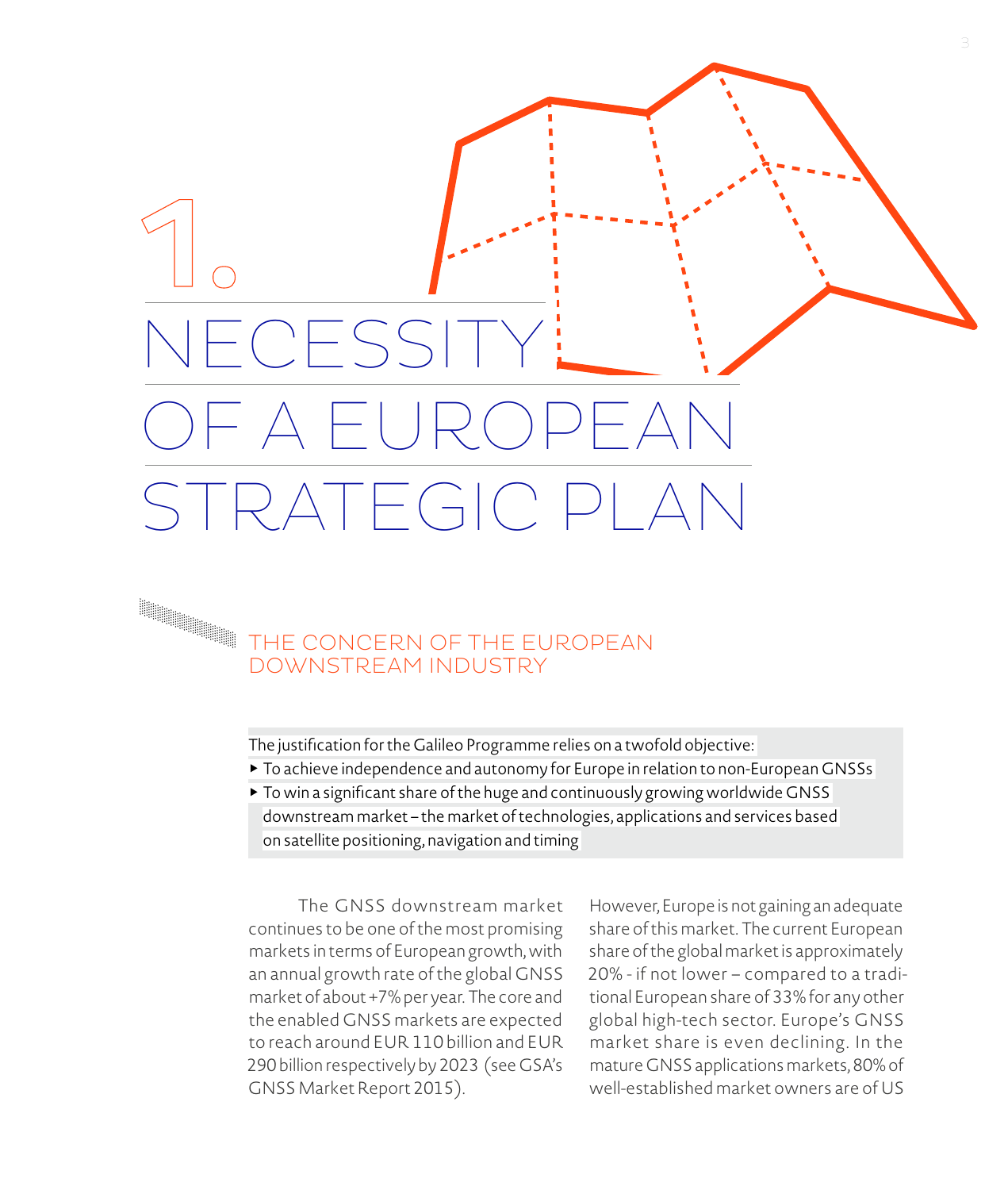

origin. Furthermore, the size and growth of Chinese industry, which has already in just a few years outperformed European industry in the field of telecommunications, is particularly worrying. As things stand, in a few years, it will be difficult or nearly impossible for European Industry to survive in the highly competitive GNSS global market.

Unless an effective and long-term strategy is put in place during the Galileo early services exploitation phase (2016-2020), the window of opportunity for European industry to benefit from the current GNSS market boom will soon be closed.

Europe's goal of achieving GNSS autonomy is also at risk. To have Galileo fully and sustainably operational is indeed a necessary, but not sufficient condition to achieve autonomy. Economic and social dependence on GNSS increases together with the market, and Galileo is just one of three new GNSS solutions complementing America's GPS: most of the applications do not require four GNSS constellations and GPS, GLONASS<sup>1</sup> and BeiDou<sup>2</sup> are already in place. GPS is the common standard. Russia has regulated the use of GLONASS in all equipment sold in its territory. BeiDou

benefits from a matchless internal market demand in China. Finally, due to the decrease of the industrial base in Europe, much Galileo equipment including critical elements may not be manufactured in Europe. Europe could thus depend on the capacity and strategy of non-European providers.

The targeted European autonomy will be achieved **if and only if** Galileo is widely used with equipment designed and manufactured in Europe, as well as applications and services developed in Europe.

The socio-economic expectations will be met **if and only if** European industry succeeds in winning a reasonable share of the global GNSS downstream market.

Growth, competitiveness and job creation in Europe must remain the main objective of the European GNSS Programmes. Return of investments – and consequently growth, competitiveness and job creation – can only be expected from the downstream sector.

The industry of GNSS-based applications and services must be placed at the heart of a Galileo- and EGNOS- based economy to ensure a full return of investments in European GNSS infrastructure.

<sup>1</sup> Russian Global Satellite Navigation System

<sup>2</sup> Chinese Global Satellite Navigation System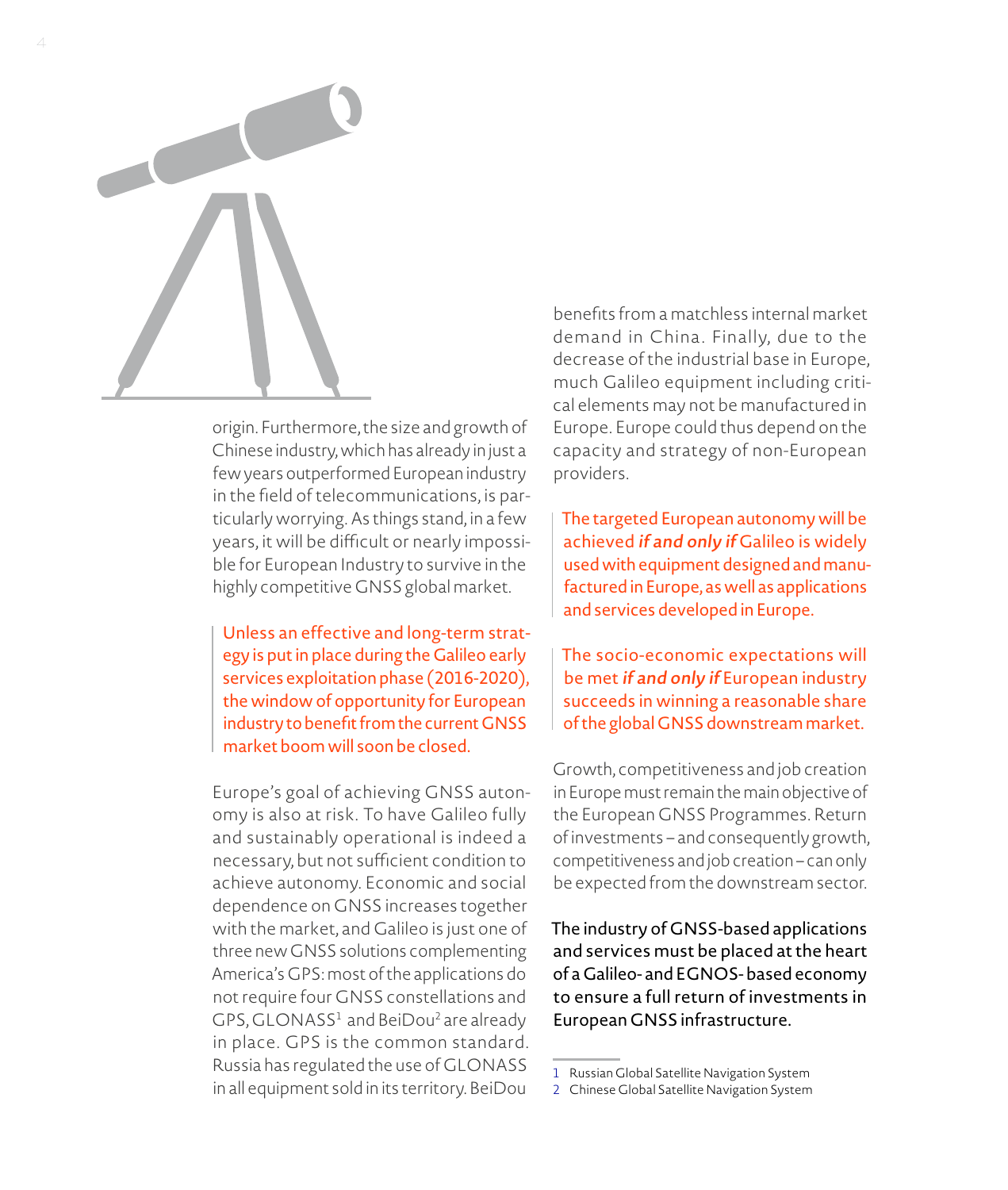#### EUROPEAN GNSS DOWNSTREAM INDUSTRY SUFFERS FROM A SIGNIFICANT COMPETITIVE DISADVANTAGE VIS-À-VIS WORLDWIDE COMPETITORS

The existing and near operational European GNSS systems, EGNOS and Galileo, offer outstanding possibilities for the downstream sector and could generate significant growth opportunities. However, Europe's GNSS downstream industry suffers from a dramatic competitive disadvantage vis-à-vis worldwide competitors who have benefited from strong institutional support for decades and have increased their supremacy year after year.

aaaaaaaaaaa

In the US, Russia, China, and Japan, dedicated national strategies exist indeed to support competitiveness of their downstream industry and enhance GNSS market take up, including massive funding for R&D and manufacturing capabilities, regulations and public procurement.

Hereafter are some examples of combined institutional support actions implemented by Europe's competitors:

- Large and continued military applications R&D programme, which helps to underpin the investments of companies in commercial and civil applications
- $\blacksquare$  Investments equivalent to several tens of millions of euros for manufacturing capabilities, which supports the development of industry
- $\sim$  Massive procurements equivalent to several billions of euros from the public sector, as anchor customer, which radically boosts private investment
- $\sum$  Regulations, such as giving preference to indigenous GNSS equipment and services

It is crucial for Europe to promptly provide European GNSS downstream industry with the means to become competitive in the global market and create industrial leadership.

The creation or strengthening of European champions able to compete on an equal basis in the worldwide market is necessary.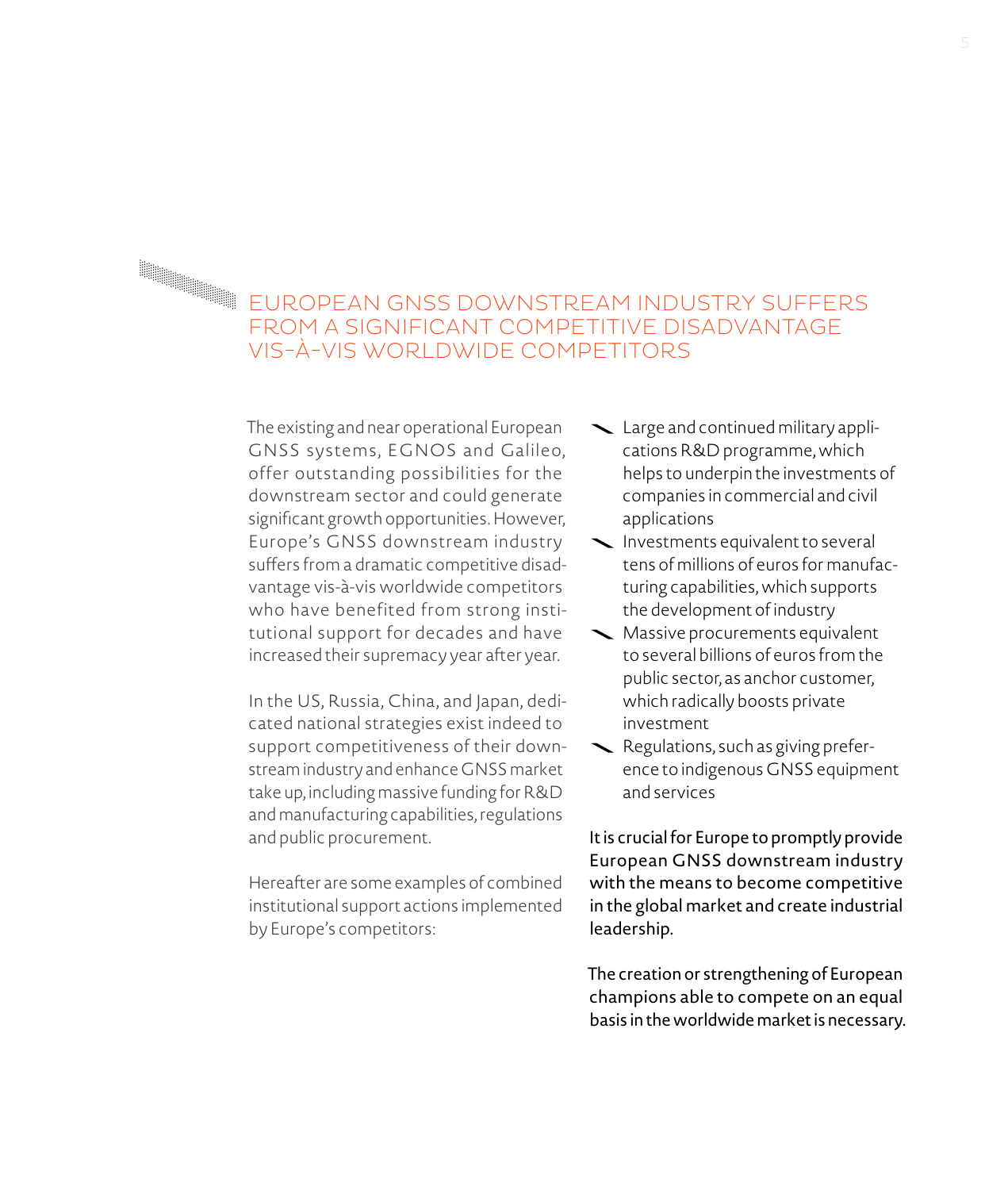### THE OPPORTUNITIES AHEAD aaaaaaaaaaa

The game is not over. There are a number of key GNSS applications and services markets – including the most promising services and applications markets in terms of growth potential and strategic markets – in which European Industry must position itself (see Figure 1).

In particular, European equipment and industries have a strong reputation for quality and reliability. The leading position of Europe in GNSS security and resilience domains should be strengthened, as it is critical for today's and tomorrow's markets.

There are a lot of unexplored opportunities for GNSS applications and services in Europe.

The potential and capabilities of all global  $constellations<sup>1</sup> - leveraging in particular$ the key European GNSS differentiators<sup>2</sup> also in a multi-constellation environment - offer opportunities that Europe must not miss.

#### They include:

- $\diagdown$  Opportunity to develop new GNSSbased positioning, navigation and timing applications and services
- \Opportunity to create new industrial activities in Europe and, with them, hundreds of thousands of jobs

<sup>1</sup> GPS, Galileo, GLONASS and BeiDou

<sup>2</sup> Improved performance, authentication, high precision, robustness and security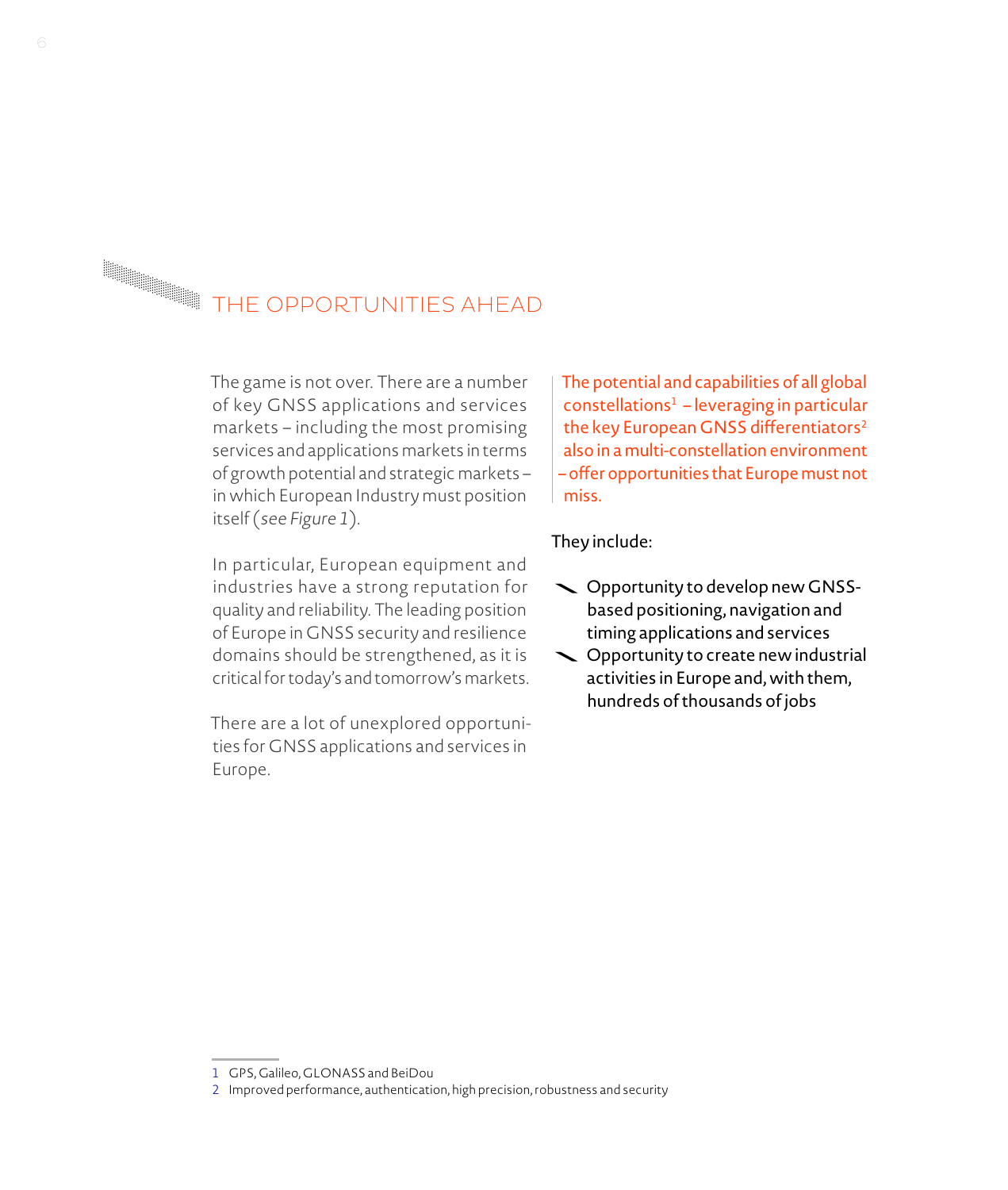

**Agriculture** e.g. autonomous vehicles



M2M & Internet of Things e.g. smart grids / energy management / smart cities



Rail e.g. GNSS into ERTMS-ETCS railways train control system



e.g. fleet and asset management



Maritime e.g. autonomous vessels / Intelligent ships / sensor fusion





for Critical Infrastructure



Offshore infrastructure, Defence and many other GNSS applications and services markets…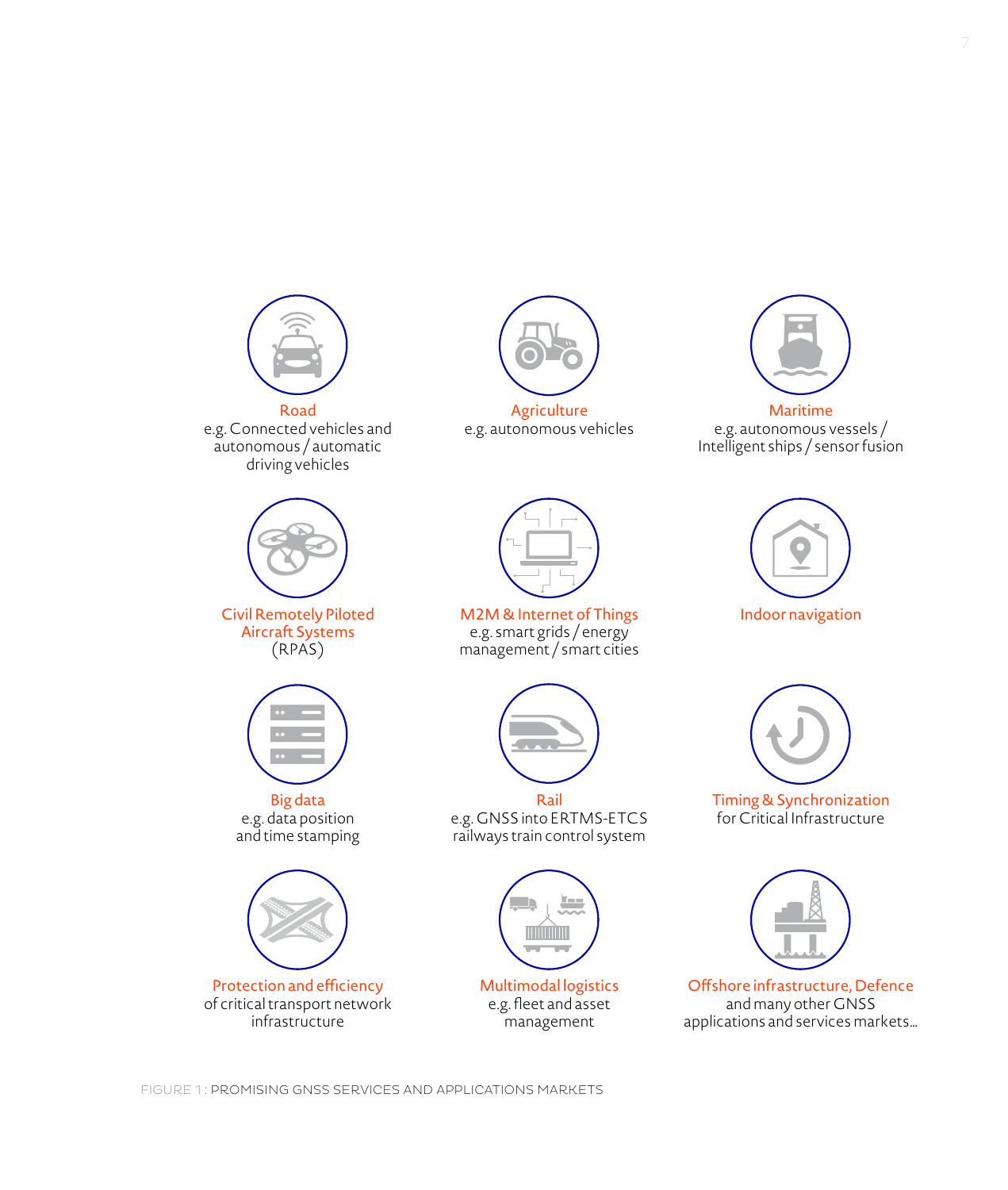#### A STRATEGIC PLAN TO DEVELOP THE GNSS DOWNSTREAM SECTOR IN EUROPE

The European Union must establish a strategic plan aiming at enhancing European GNSS downstream industry competitiveness and fostering European GNSS uptake.

This strategic plan must include an industrial policy in which the public and private sectors coordinate their efforts to develop new technologies, applications, services and industries in Europe.

A comprehensive and assertive industrial policy is essential to develop Europe's GNSS downstream sector and must aim to:

- $\sum$  Protect and strengthen the existing European industry and foster the emergence of European champions in key GNSS applications and services markets, including strategic domains and domains with significant growth potential
- Support European downstream industry competitiveness and help European companies to gain market share in the GNSS global market
- Soster the design, development and manufacture of European GNSS based technologies, applications and services in Europe

Such a strategic plan must also aim at supporting coordination between existing National or European initiatives to maximise synergy and efficiency, and minimise duplication. Any new support action initiated by the institutions must be consistent with the existing support actions.

The Commission GNSS Action Plan 2010 to foster the development and adoption of satellite navigation applications using EGNOS and Galileo is a first step in that direction.



aaaaaaaaaaa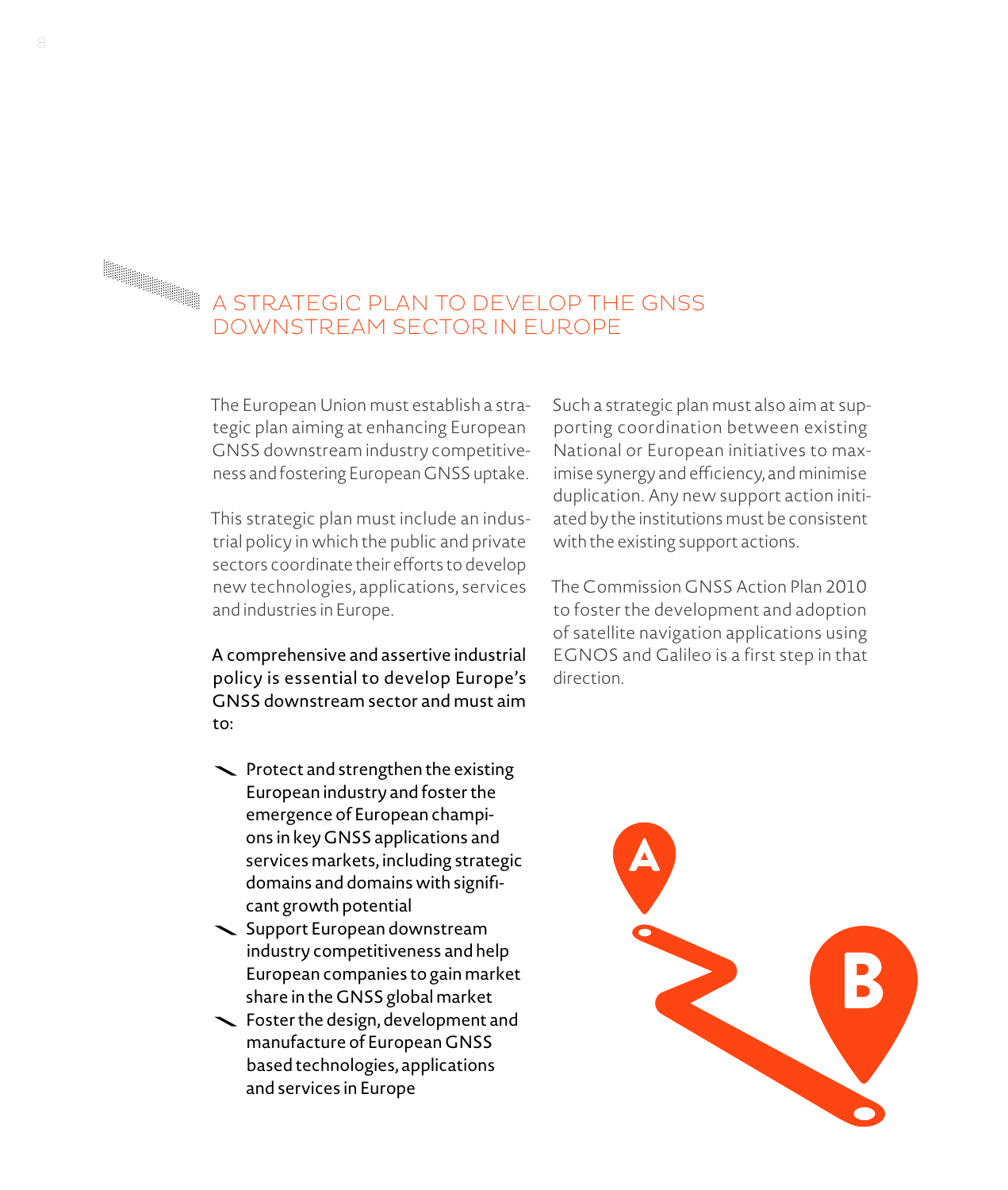## 2. **DEFINITION** FSTABI ISHMEN  $A H U R O P H A$ STRATEGIC PLAN

#### PURPOSE OF A STRATEGIC PLAN TO DEVELOP THE GNSS DOWNSTREAM SECTOR IN EUROPE

European institutions must establish a strategic plan to support the development of a competitive GNSS downstream industry in Europe, building on competitive advantages offered by the European GNSS, and at the same time recognizing multi-constellation opportunities for European industry.

This strategic plan must include an industrial policy to increase European GNSS downstream industry's presence in the different application markets by defining:

- Clear and quantitative objectives in terms of European industry position in the market with targets in terms of market share, revenue, and job creation **or** strategic expectations
- \Clear support actions from European institutions (e.g. public procurement, regulations) with associated milestones to reach these objectives
- $\diagdown$  Key performance indicators (KPIs) to assess the achievement of these objectives

aaaaaaaaaaa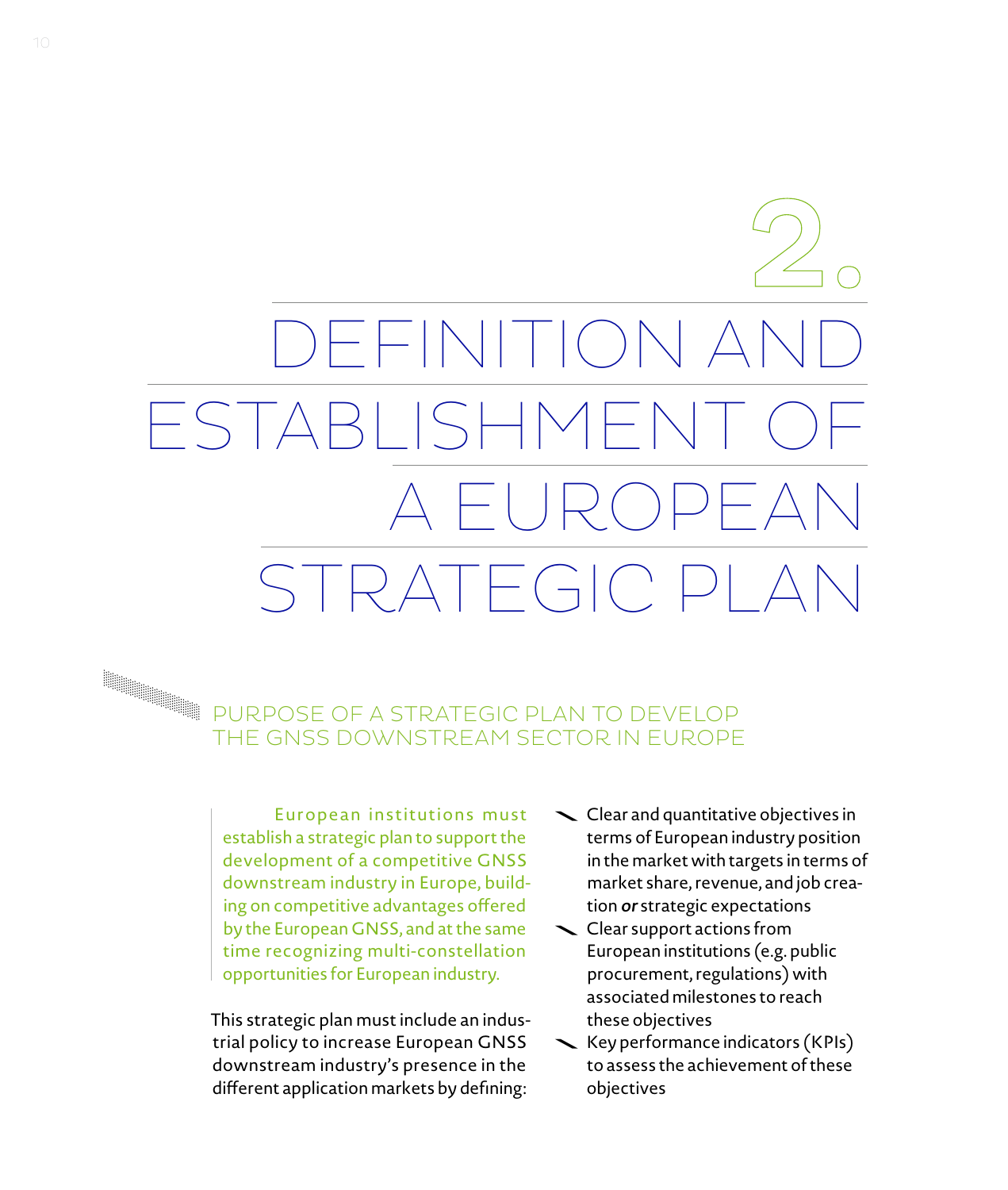

An industrial policy includes any kind of action from the institutions that has an impact on the industry (ref. Section 3). The identified support actions should be shared between the different institutional bodies according to their particular skills and competence.

European institutions can help to mitigate the technology risks, the marketing risks, the financing risks and the regulatory risks. The risks associated with the main market segments should be classified in order to identify the main challenges and threats that market players have to deal with in each segment (currently and in the short, medium and long terms). The assessment of these risks will indicate the nature and

the size of the effort required from dedicated institutional actions devoted to the European GNSS downstream sector.

Each time European institutions take an initiative impacting the downstream sector (e.g. to include GNSS in a regulation, to launch evolutions of the European GNSS infrastructure and services), it is crucial to assess at the same time the potential impact on the European downstream players, in terms of competitiveness, business and job creation. This must be a major criterion in the decision process.

The industrial policy must address each element of the GNSS downstream value chain (see Figure 2) and cover the whole product development process (see Figure 3) so as to enhance the opportunities for genuine European products to emerge.



FIGURE 2 : GNSS APPLICATION GENERIC VALUE CHAIN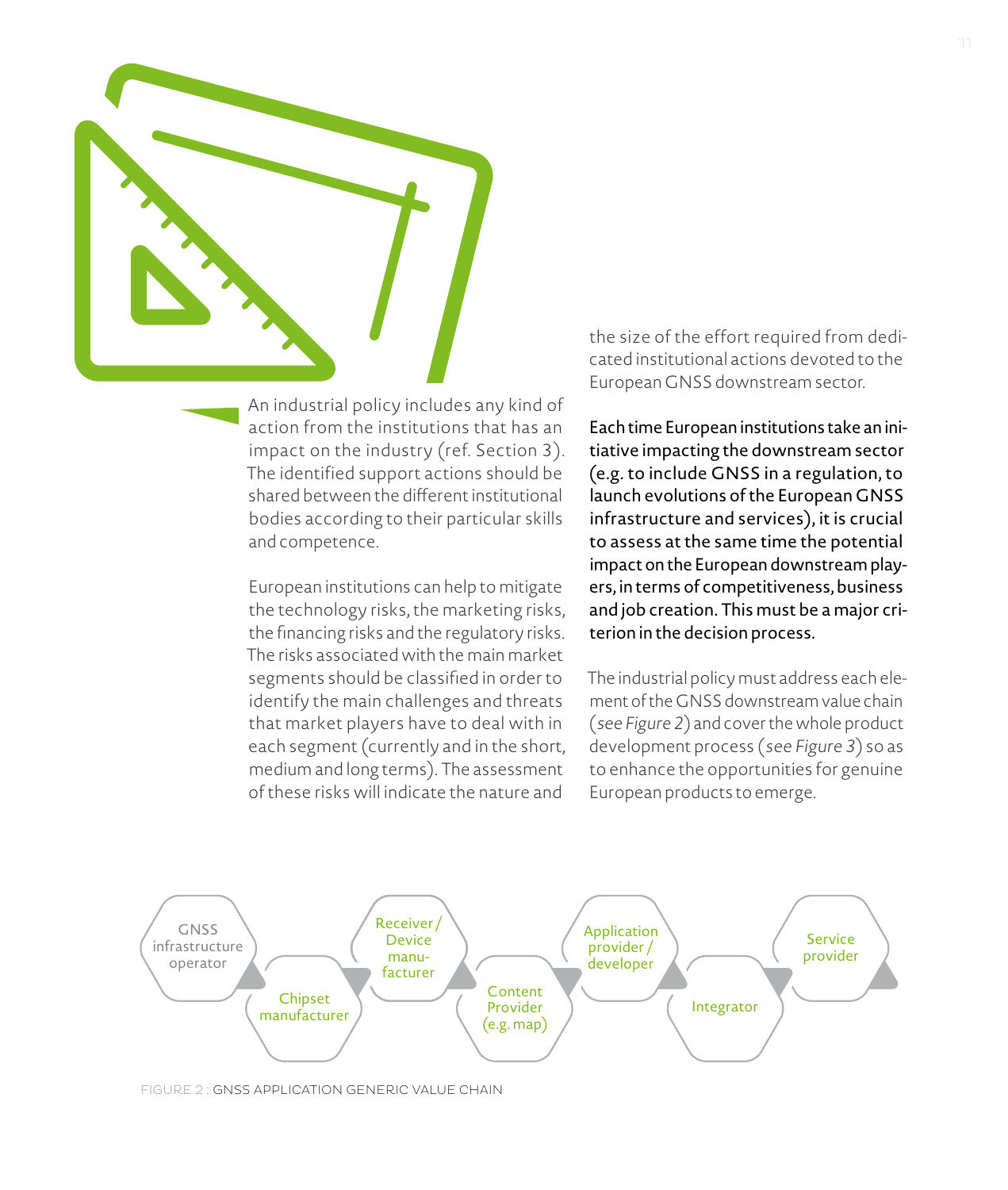

The role of European institutions in the growth process is especially decisive in times of economic and financial crisis. All stakeholders of the European GNSS Programmes must organise themselves and combine their strengths to give a chance to Europe to take a significant part of this growth and indirectly recover some of the massive investments in infrastructure made by Europe - tax payer money.

European institutions, in particular the European Parliament, the European Commission, the European GNSS Agency and the European Space Agency, must work together and combine their particular skills and competences in a pragmatic way, to guarantee the full success of the European GNSS Programmes from upstream to downstream, and European industry's competitiveness.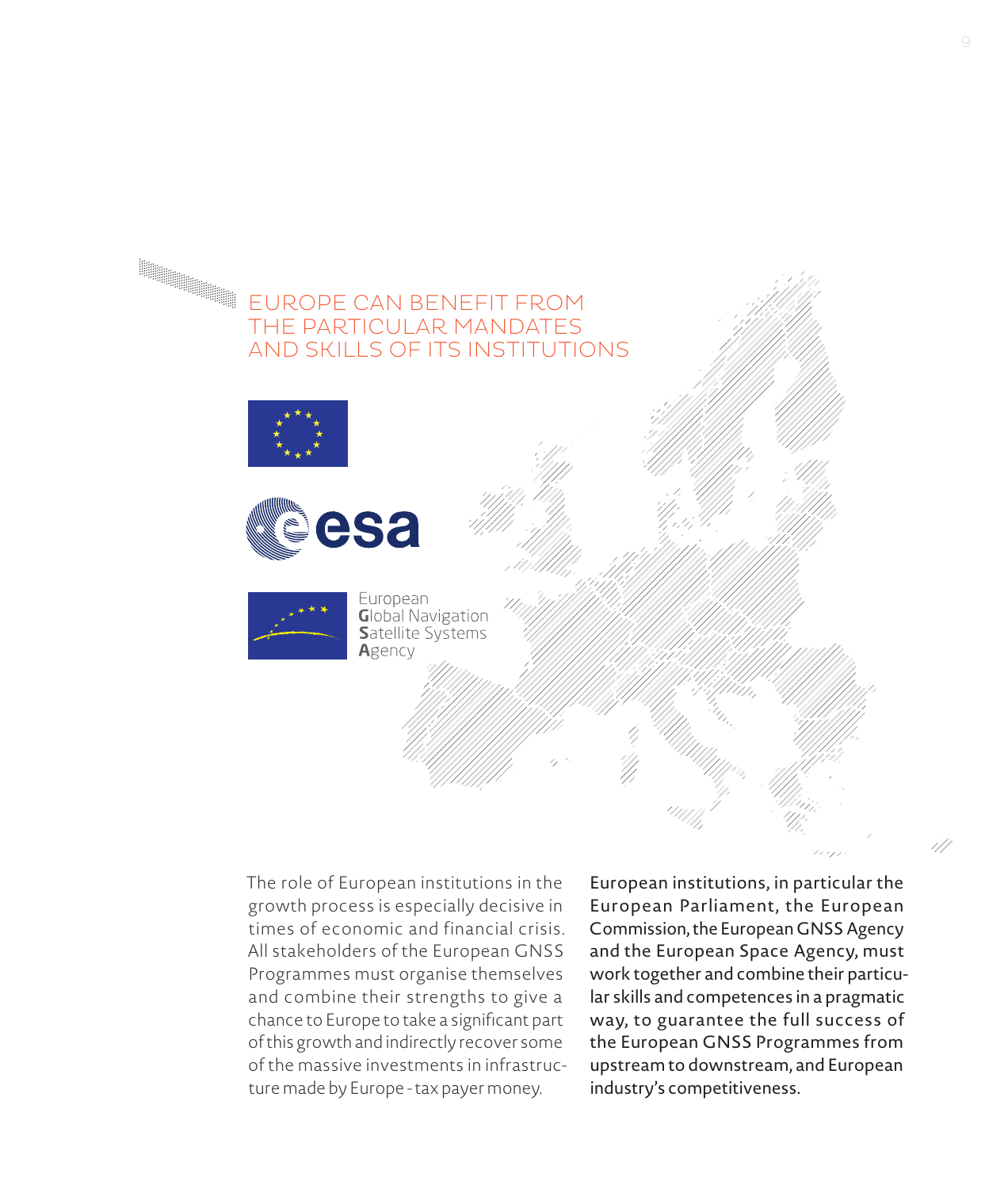

Aftermarket & Service

Figure 3 : Generic Product Development Process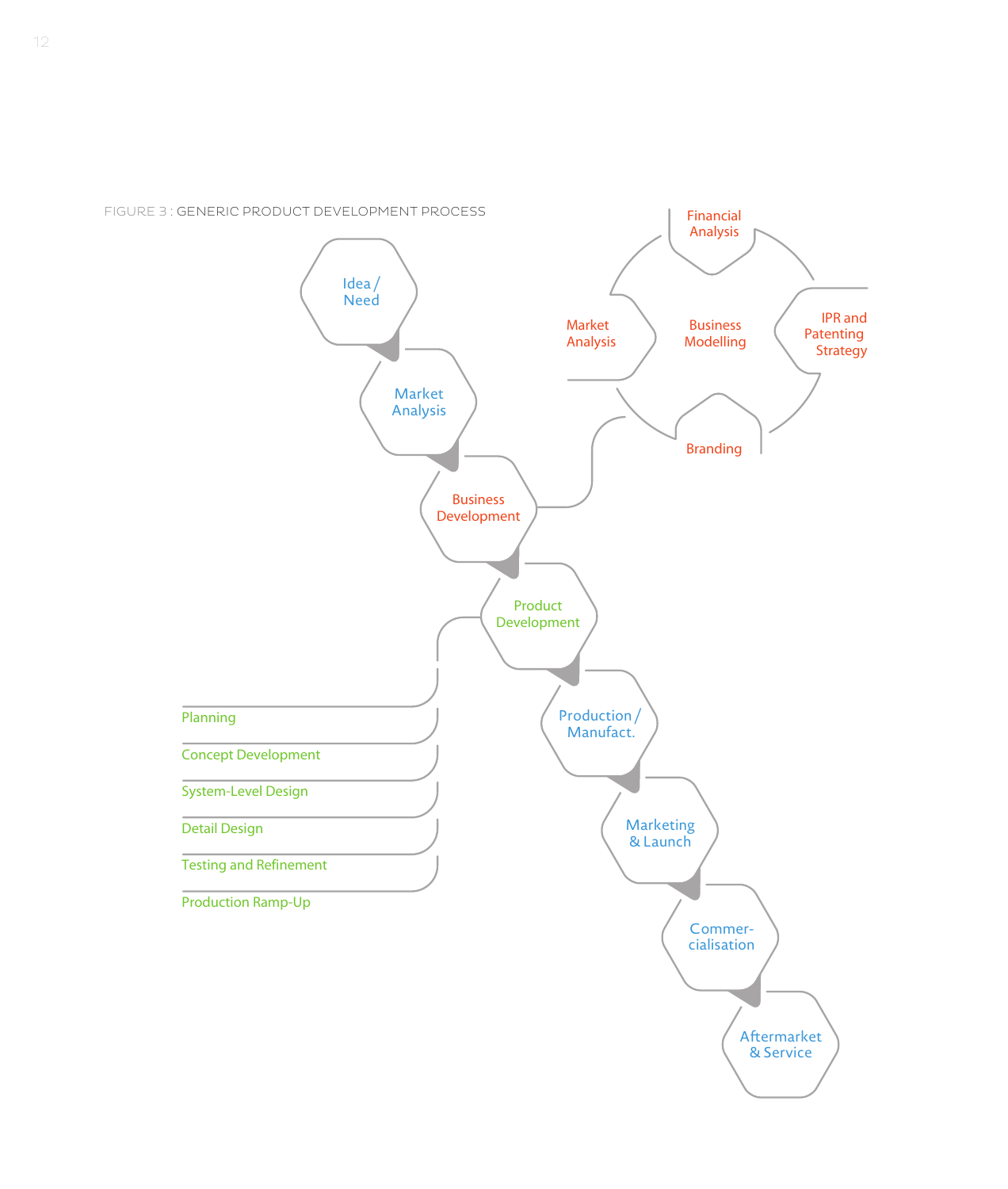#### TIMELINE FOR THE ESTABLISHMENT OF A STRATEGIC PLAN TO DEVELOP THE GNSS DOWNSTREAM SECTOR IN EUROPE

The first version of such a plan must be established by the start of the Galileo early services exploitation phase (2016-2020), and must embrace the full duration of the Galileo early services exploitation phase as a minimum.

aaaaaaaaaaa

It must be a multi-annual plan putting actions and targets into the required global perspective. Annual plans must be adjustments to the long term plan to describe detailed actions for the year to come. The five year plan must be revised each year accordingly. From 2021, the future version must align with the financial perspectives of the European institutions and cover 7 years (Multi-annual Financial Framework).

Europe needs to do everything to deliver a fully operational Galileo system by 2020. Any delays beyond that will seriously impact the uptake of Galileo, and important design investments already made by the downstream industry based on the assumptions stated by the EU institutions would be rendered obsolete. Furthermore, a clear and consistent roadmap for the European GNSS systems and their services must be established and shared with European companies. For instance, a risk exists where Galileo PRS, Galileo Commercial Service and EGNOS could compete with services operated today by European industry. The European institutions must regularly share their plans regarding European GNSS services and all relevant information related to Galileo System design with European industry to ensure that European companies can benefit from EGNOS and Galileo services to maintain and strengthen their market position.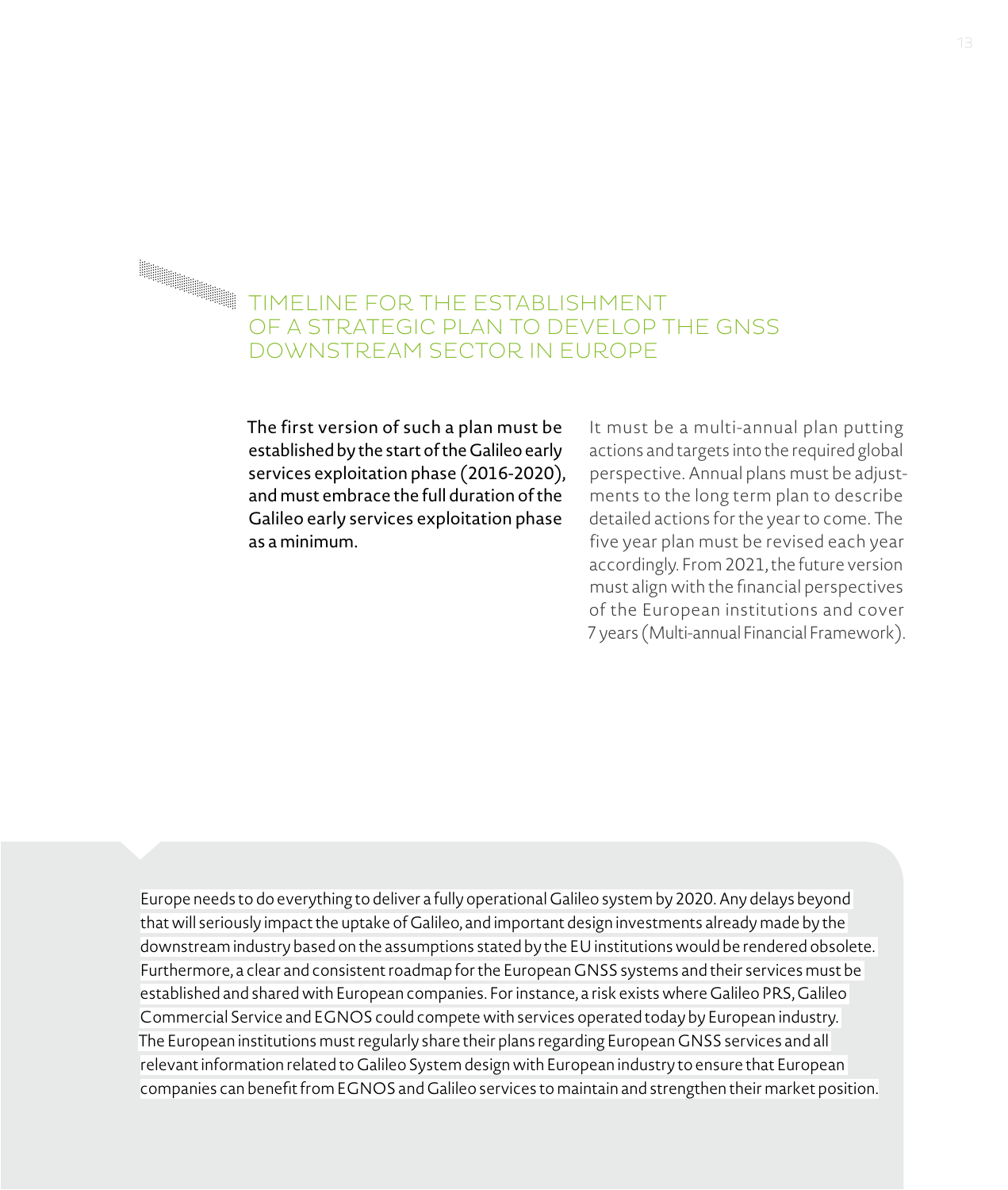## 3. MENDA KEY SU ACTIONS F THE EUROPEAN INSTITUTIONS

A number of key support actions can be undertaken by public institutions to support market penetration and development. Some actions with examples of programmatic instruments/elements to support the competitiveness of European industry are described below. Note that many of them already exist, but are not always implemented for the GNSS downstream sector.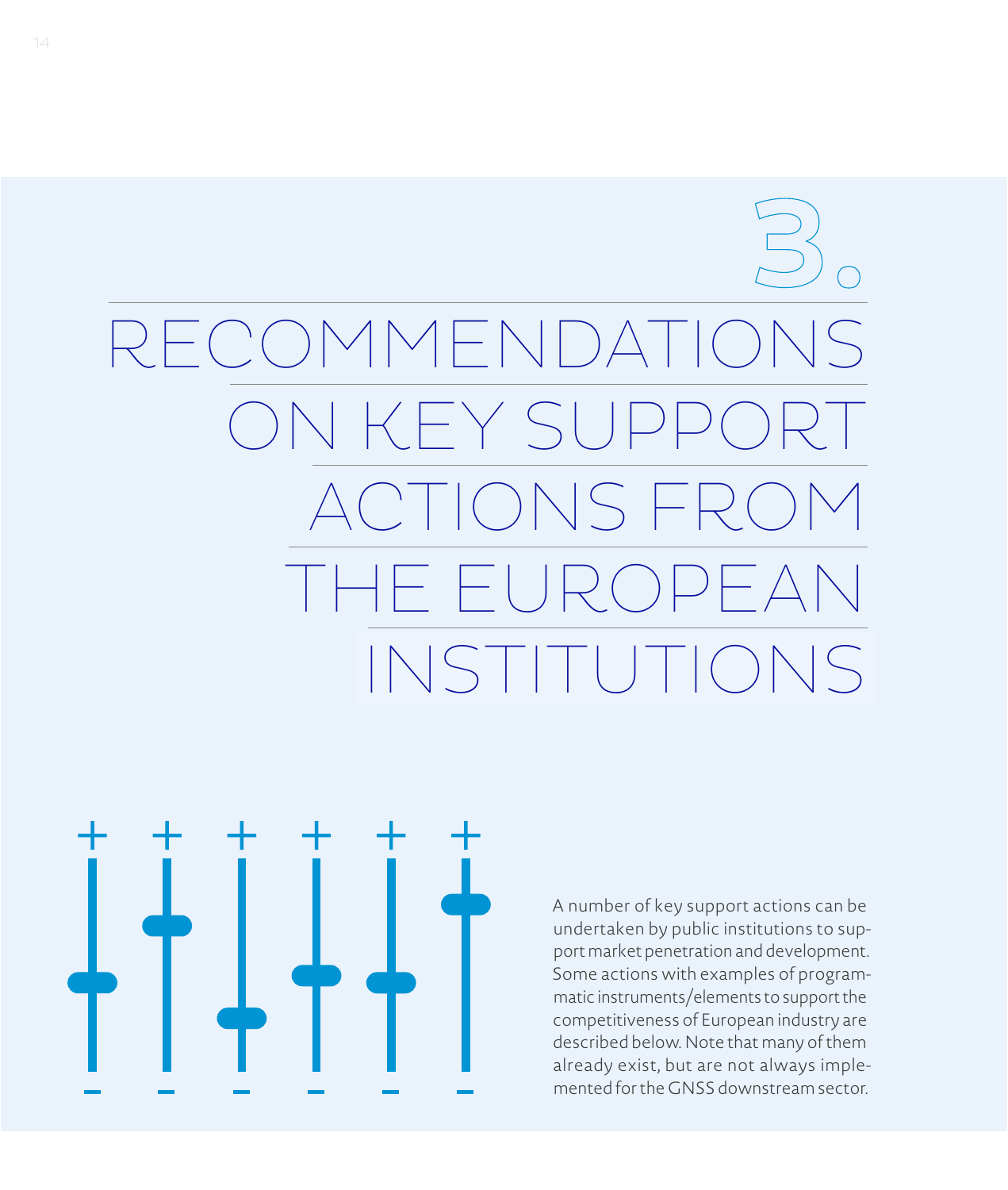Galileo Services urges co-ordinated actions in the areas identified in Figure 3. Without these actions, Europe will have funded a GNSS system that will not be used as intended and where the main downstream actors are not European.

Different kinds of actions – legal, institutional, organisational, political or business-oriented – must be undertaken and combined depending on the application domain being considered and the targeted objectives: targets in terms of market share, revenue, and job creation or strategic expectations.

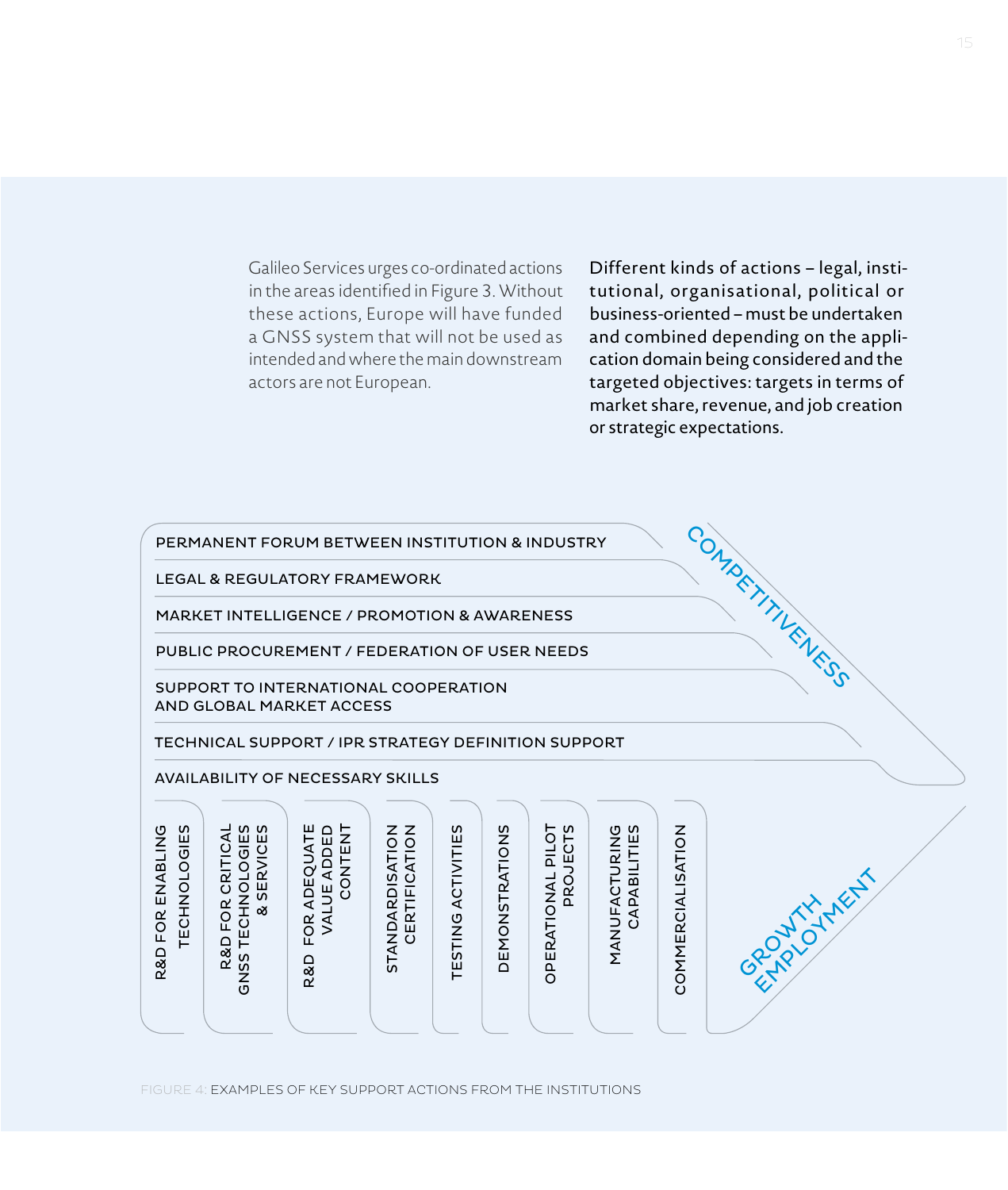#### PERMANENT FORUM BETWEEN INSTITUTION & INDUSTRY

Creation of a forum enabling the public and private stakeholders to regularly interact (please refer to section 4 of this paper)

#### LEGAL AND REGULATORY FRAMEWORK

Reinforcement of the regulatory and legal framework to facilitate and encourage European GNSS use in Europe, favouring and incentivising the European GNSS downstream industry, while ensuring that associated standardisation bodies and certification entities anticipate and support industry developments

#### PROVISION OF MARKET **INTELLIGENCE**

Provision of market analyses and specific business cases allowing identification of opportunities or key markets in which European Industry must position itself: either the most promising service and application markets in terms of growth potential or strategic markets

#### PROMOTION & AWARENESS

\Communication actions towards decision makers, procurement agencies and industry to increase their awareness of GNSS applications and services, and of the specific

advantages of European GNSS services (e.g. authenticated Open Service, Commercial Service and Public Regulated Service)

Promotion and awareness raising campaigns to stimulate the take-up of possible users by helping to clarify their requirements (cities, regions, various industrial sectors, etc.) and targeted to promising domains – in terms of window of opportunity and volume – demonstrating European GNSS differentiators and showcasing European industry skills to stimulate European and non-European markets, clarify their requirements and focus procurements

#### PUBLIC PROCUREMENT & FEDERATION OF REGIONAL AND NATIONAL USER NEEDS

- Large scale public procurement in some key sectors (e.g. critical infrastructure, defence and security) to decrease market risk, support competitiveness, and boost private investment in GNSS technology
- Sederation of regional and national needs and coordination of procurement plans for European GNSS products and services at the European level, to create continental-scale markets in Europe and deliver associated economies of scale
- Leveraging on ad hoc take up actions, such as Pre Commercial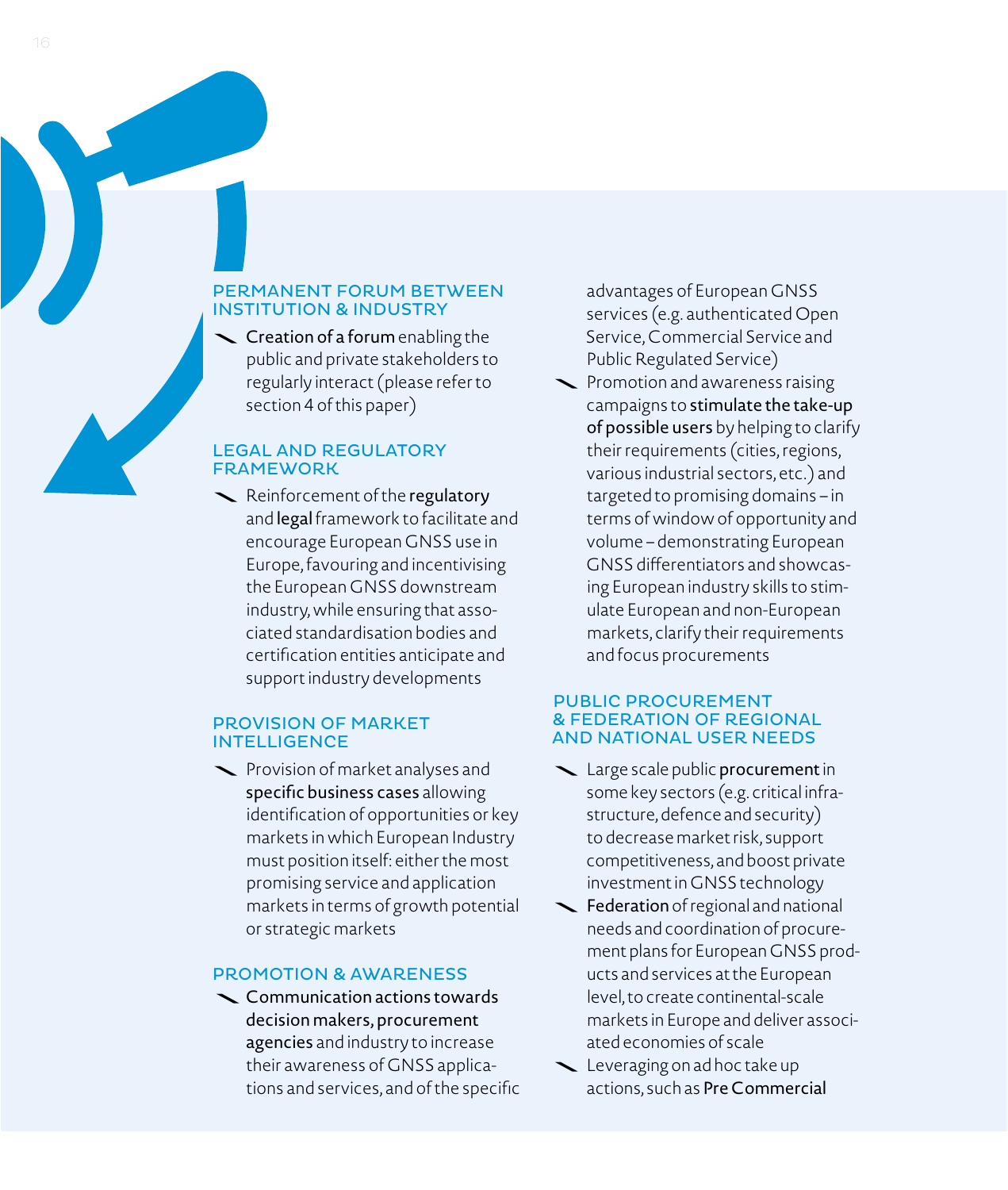Procurement (PCP) and Public Procurement of Innovation (PPI) to facilitate the adoption of GNSS solutions

#### ESTABLISHMENT OF USER GROUPS

Stablishment of user groups to capture common requirements and develop adequate services to comply with requirements, and avoiding over specifying of services

#### ESTABLISHMENT OF PARTNERSHIP WITH MARKET OWNERS

Support to the establishment of partnership with market owners such as MNOs (Mobile Network Operators), infrastructure operators, content providers, or insurance companies, so as to stimulate the opportunities by clarifying the need for European GNSS applications in key economic sectors and thereby improve Europe's competitive position and enhance access to major global markets

#### SUPPORT TO INTERNATIONAL COOPERATION AND GLOBAL MARKET ACCESS

Carefully establish international cooperation favouring European industry interests, involving non-European partners when providing either opportunities for market penetration beyond Europe's borders or specific skills and/or technology not available in Europe, and setting up adequate Intellectual Property Rights (IPR) policies

 $\sim$  Support to global market access by providing knowledge on export markets and trade agreements, and by organising trade missions and providing support to exports

#### TECHNICAL SUPPORT & IPR STRATEGY

- $\sum$  Provision of technical expertise on European GNSS infrastructure, systems, and signals for R&D, standardisation and certification activities to (a) support the development of equipment and services embedding European GNSS specific features and (b) promote and foster the uptake of specific European GNSS features such as ionospheric models, longer code, authentication and EGNOS Data Access Service (EDAS)
- Availability of laboratories and technical experts to support application developers
- Continuous monitoring of technology state-of-the-art in all technologies related to GNSS applications (e.g. signal processing, clocks)
- Establishment of an IPR Policy preserving European industry interests and guaranteeing reciprocity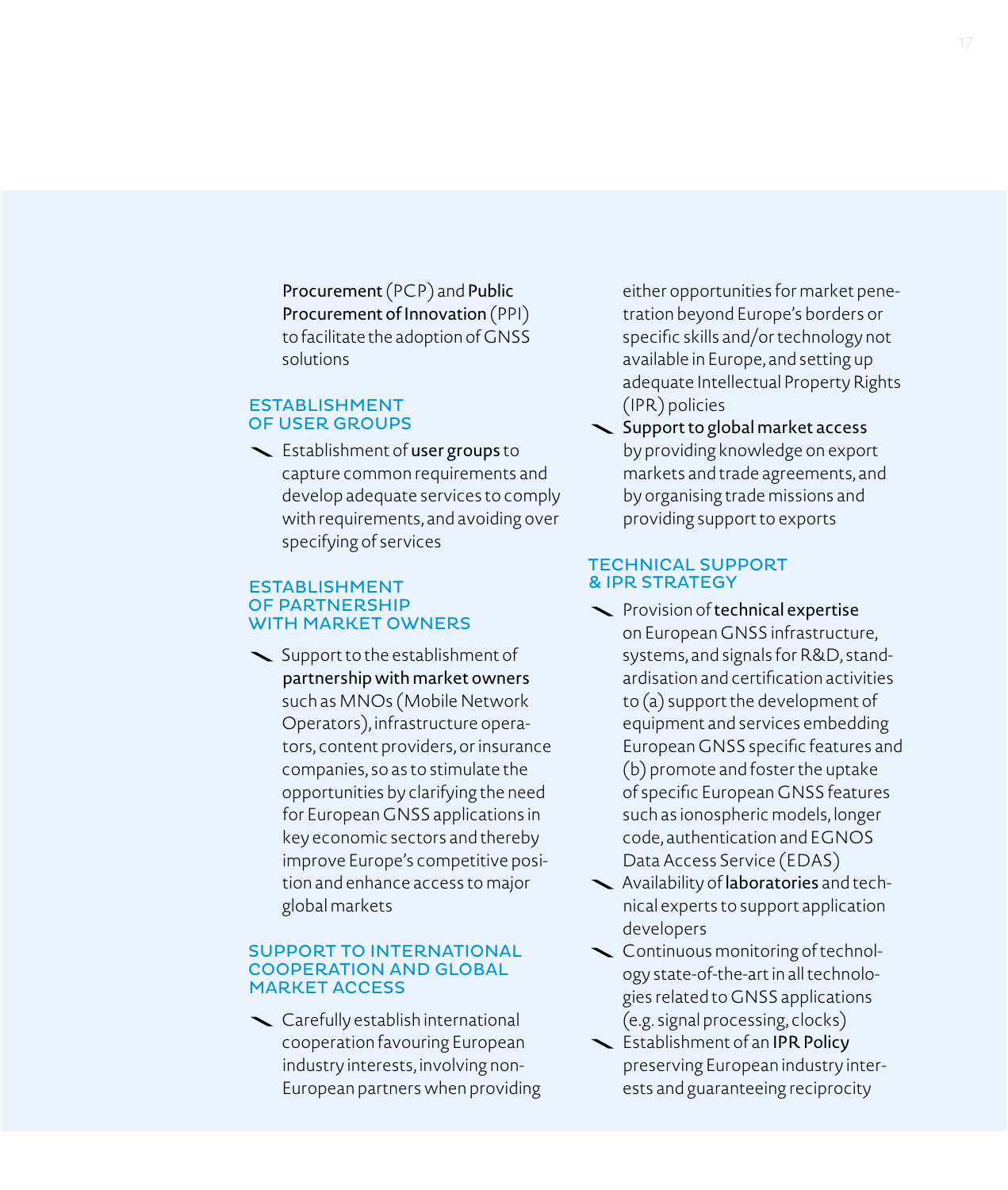with other GNSS constellations and associated services

#### AVAILABILITY OF NECESSARY SKILLS

Encourage universities and other educational and research institutions in Europe to strengthen their activities within GNSS technology in support of industry

#### SUPPORT TO RESEARCH & DEVELOPMENT

- \Public institutions must contribute to the R&D effort for:
	- Key enabling technologies, such as clocks, improved antennas or signal processing technologies for European GNSS receivers
	- Critical technologies, applications and services based on end user requirements, such as reliability, robustness, security and high performance
- Address the GNSS application layer in complementary and efficient R&D programmes, such as Horizon 2020, Fundamental elements, Fast Track to Innovation at EU level or ARTES 3-4 and GSTP at ESA level which together provide the key

to the development of the GNSS downstream sector

- **Letter** Continuous open calls to encourage the emergence of innovative ideas and foster technology research, whatever the domain and the technology area
- Launch R&D calls for proposals on a yearly basis<sup>1</sup> to ensure continued innovation and market development
- Reduction of time to market, crucial in the innovation process, through for example:
	- Fast procurement for R&D activities – maximum time limit of 4 months from the proposal submission to the contract signature
	- Use of an Authorization to Proceed to allow the industrialists to start R&D at their own risk before the contract is awarded
- $\sum$  Simplification of the administrative burden of EU R&D programmes, which many consider are extremely time and resource consuming or even discouraging, in particular for SMEs
- Importance to clearly place IPR under the control of the proposer in all R&D Programmes

<sup>1</sup> Note the absence of FP7 GNSS applications R&D budget from 2011 to 2014 – the dedicated FP7 budget being exhausted due to extensive cuts leaving only EUR 100 million in the GNSS FP7 budget line, instead of the EUR 350 million agreed at the outset. Note also the EC plans to launch H2020 calls for proposals for Galileo applications R&D every two years.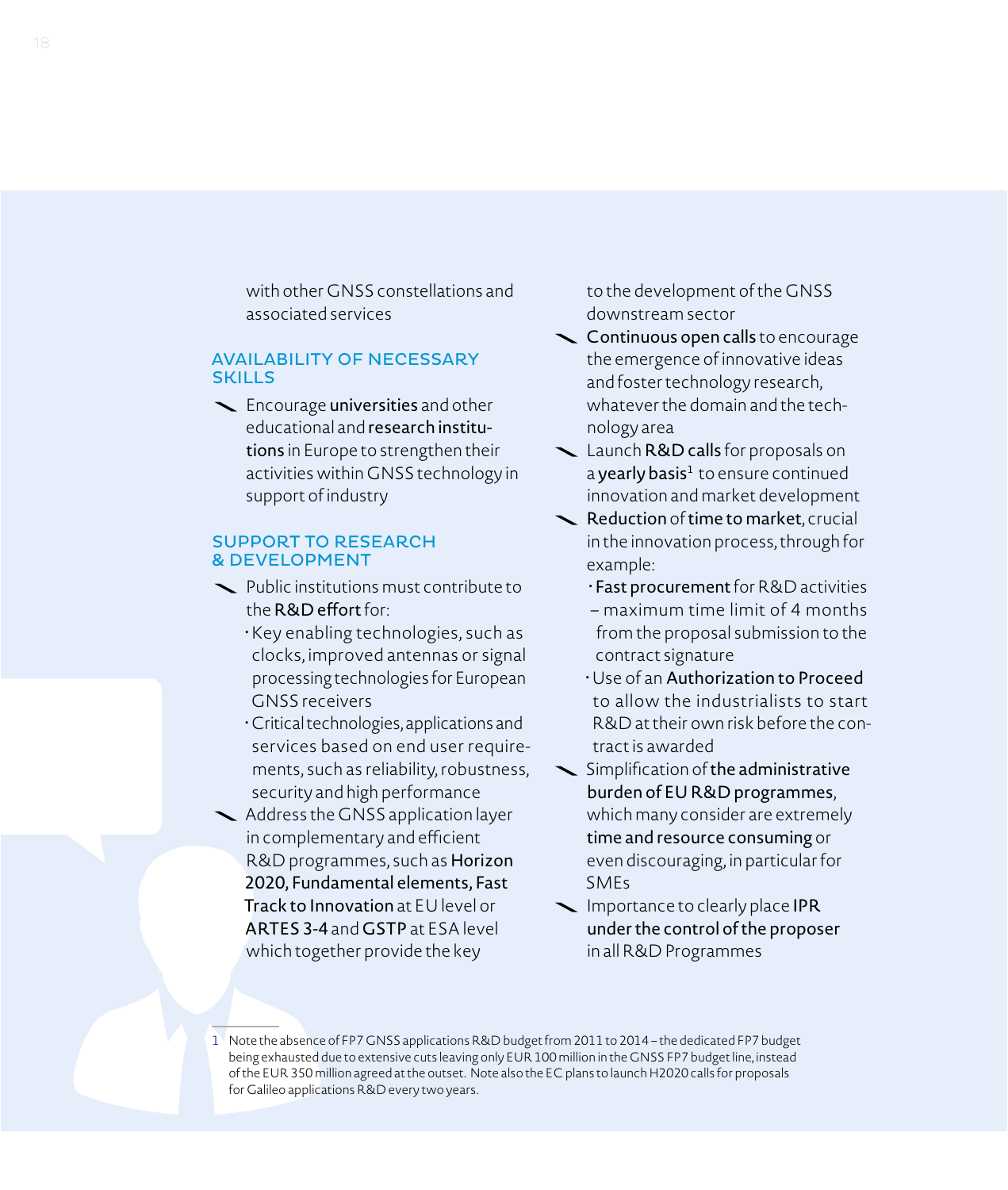#### STANDARDISATION, CERTIFICATION, TESTING FACILITIES

- Support to the standardisation work in relevant domains as well as the certification process for safety/security critical applications, addressing in particular the specific features of European GNSS (e.g. authentication, robustness and security)
- $\searrow$  To ensure the existence or facilitate the access to test facilities, particularly in strategic domains
- Update, replacement or augmentation of existing standards – implicitly based on conventional technology or GPS – with alternatives to facilitate and promote the use of Galileo and EGNOS

#### DEMONSTRATIONS AND OPERATIONAL PILOT PROJECTS

- Setting up of Demonstrations and Operational Pilot Projects focusing on implementation of GNSS solutions tightly integrated in the real operational user workflow, involving all value chain actors, and highlighting EGNOS and Galileo differentiators
- $\sum$  Establishment and maintenance of a set of market-driven demonstration centres in cooperation with relevant market owners to enhance the adoption of European GNSS-based solutions and overall market penetration

#### MANUFACTURING CAPABILITIES

 $\sum$  Support to the development of manufacturing capabilities for strategic sectors

#### SPECIFIC CASE OF START-UPS AND SMES

- \ Additional instruments specifically tailored to SME, like the EU SME Instrument to be contemplated, for instance:
	- Fast procurement 'purchase order type'
	- $\cdot$  Simplified payment plan with increased up-front payment
	- Fast track for garage box innovative ideas
	- Funding mechanisms to bridge the "valley-of-death" between the R&D step and the industrialisation/market development leading to the withdrawal of many SMEs at the end of the R&D phase
	- Innovative co-funding concepts for SMEs as a kind of Return On Investment (ROI) in case of commercial success
	- Investors' Fora while capitalizing on Pilot Customers' first feedback on experience
	- Dedicated support on IPR at the outset of a project: IPR intentions, status and ownership plans
- $\sum$  Need to pursue start-up financing and explore new co-funding concepts involving potential investors or customers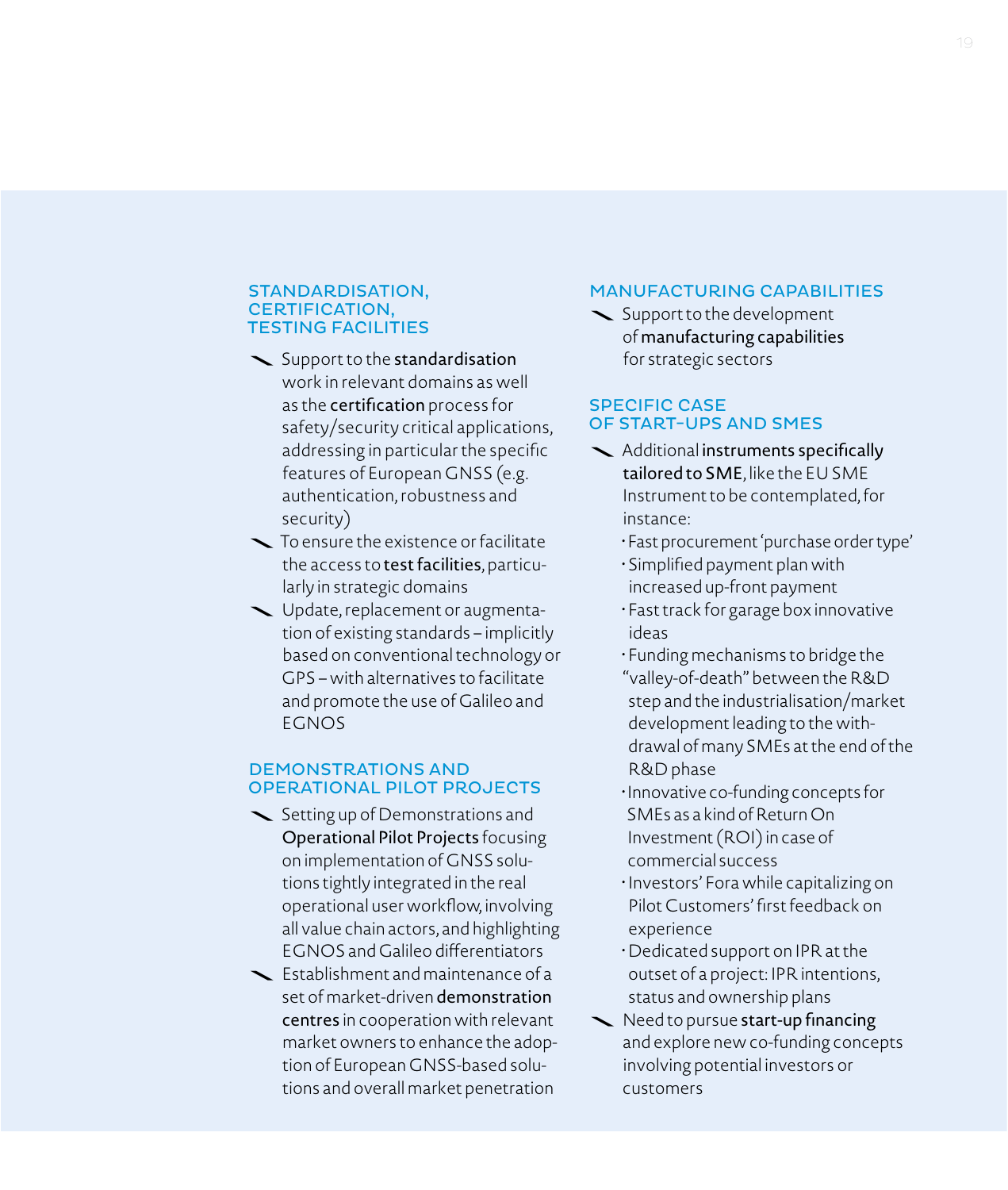# 4. GALILEO SERVI FORUM

For several years, a close dialogue has been established between European institutions and the European GNSS downstream industry represented by Galileo Services.

Since 2012, the need to establish a formal arena for discussion and cooperation with all stakeholders of the European GNSS Programme has arisen.

Last year, the idea to establish such an interaction between the institutions and the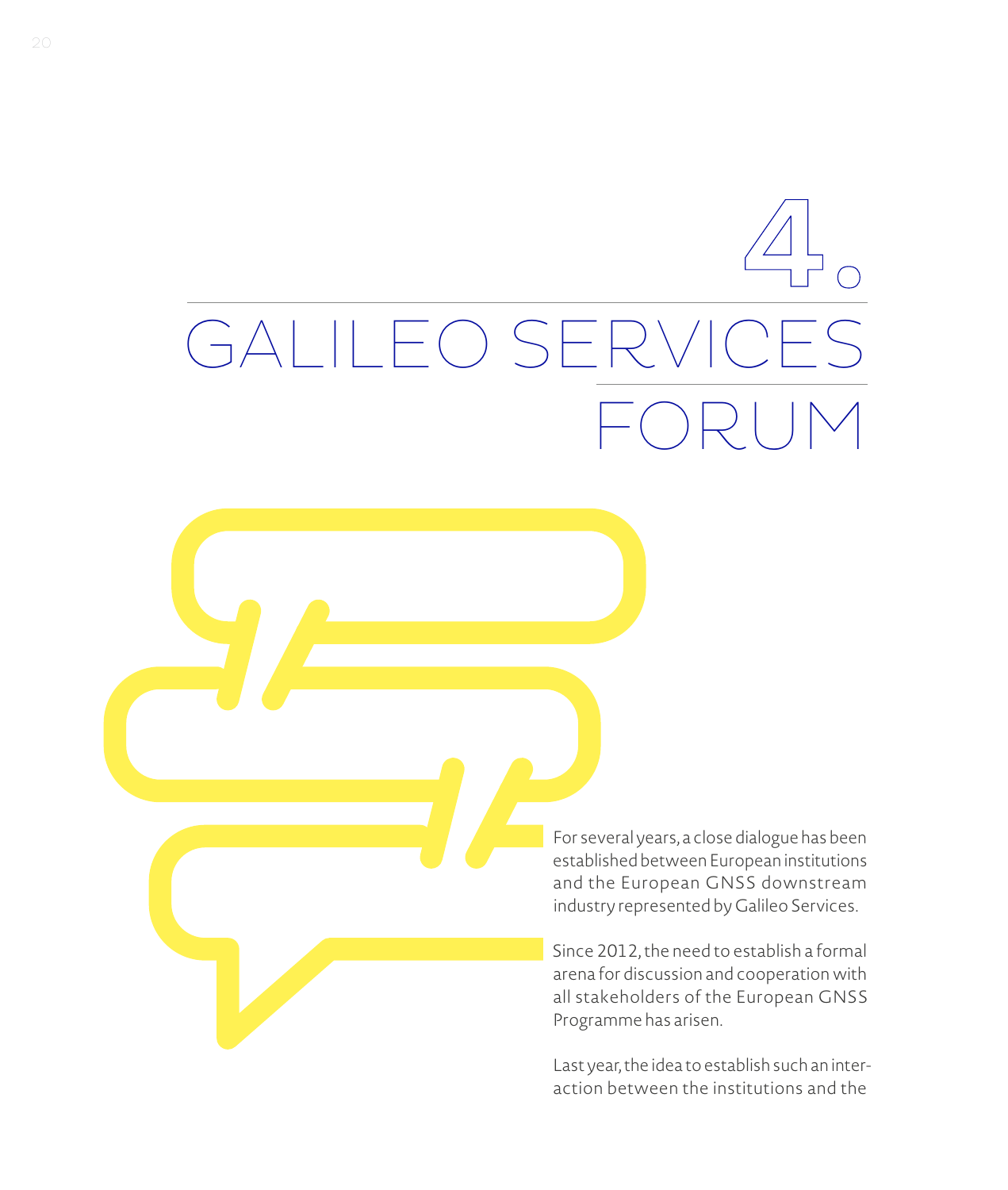GNSS downstream sector via a permanent forum, called Galileo Services Forum, has emerged. The expected participants of this forum would include at least:

- $\searrow$  The European Commission, the European GNSS Agency, the European Space Agency
- The European GNSS downstream industry

#### Galileo Services Forum (GSF) is intended as a platform to help federate all European public and private GNSS stakeholders.

GSF will help the sector build on the competitive advantages offered by Europe's GNSS:

- Underpinning the emergence of a dynamic GNSS downstream industry in Europe
- \Enhancing that downstream sector's penetration of the world market
- Subsection the market uptake of Galileo and EGNOS

A task of this forum could be to provide the European institutions with recommendations for the establishment of a European strategic plan to enhance the European GNSS downstream industry's

competitiveness in the global market and foster European GNSS uptake.

At least once per year, institutions and industry could meet and discuss key issues and key support activities of European GNSS Programmes, and coordinate key actions:

- $\blacksquare$  Identification of market drivenrequirements for the European GNSS infrastructure evolution, international cooperation, Galileo communication & marketing, R&D, European GNSS services, IPR Policy, public procurement, regulation, federation of user needs, standardisation
- $\sum$  Joint roadmap industry/institutions for the adoption of Galileo and EGNOS in the different application domains (from regulatory to production and marketing)
- $\blacksquare$  Identification of a quick win project for each application domain to federate early users
- $\sum$  Etc.

Depending on the discussion themes and application domains, several working groups involving key experts would be established.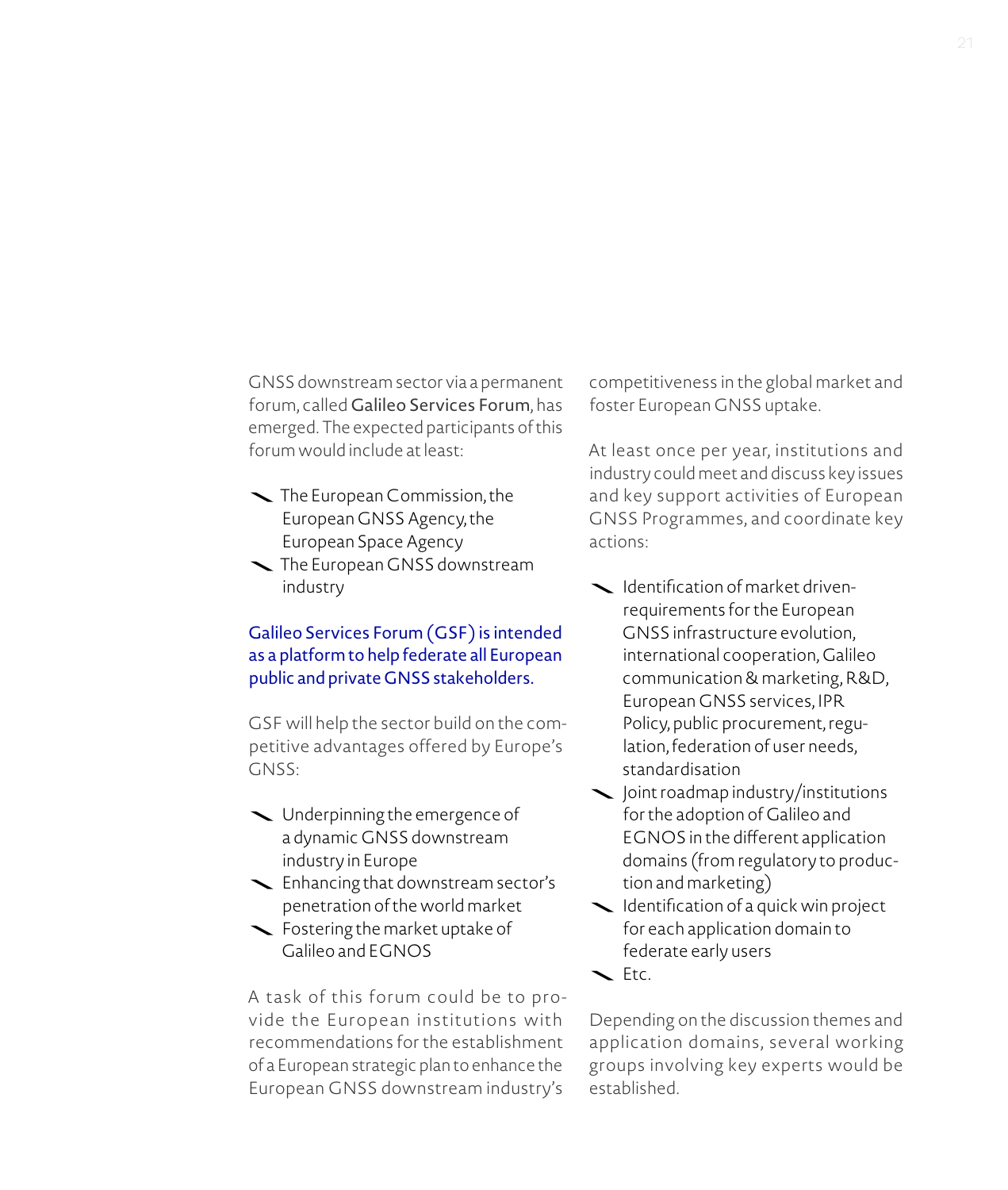### REFERENCES aaaaaaaaaaa

The proposals and discussions in this paper are backed up by the following publications of the European Commission and its Agencies, the

- European Parliament, the European Space Agency and Galileo Services:<br>
Services: European GNSS Programmes & European Transport Policy" ,<br>
EC /CS Meeting 2 October 2014 EC promises Prussels EC/GS Meeting, 2 October 2014, EC premises, Brussels ~ "European GNSS Programmes & European Transport Policy",<br>EC/GS Meeting, 2 October 2014, EC premises, Brussels<br>"Necessity of a European industry policy to develop
- [the European GNSS downstream sector", ESA PB-N](http://www.galileo-services.org/news_events/Galileo%20Services_Industrial%20Policy%20for%20GNSS%20downstream%20sector_VF2%20WS.pdf)AV, 1 October 2014, ESA Headquarters, Paris
- \[GS position paper "Satellite Navigation Applications](http://www.galileo-services.org/news_events/R87_11033_GS%20Position%20Paper_Web.pdf)  Realizing the Ambitions of EU2020", 2011
- \["Manifesto for a more committed Europe towards](http://www.galileo-services.org/library/Manifesto_for_a_more_committed_Europe_towards_the_dev_of_GNSS_Applications.pdf)  the development of GNSS Applications", 2010
- $\sum$  [REG \(EU\) No 1285/2013 of 11 December 2013](http://eur-lex.europa.eu/legal-content/EN/TXT/?uri=uriserv:OJ.L_.2013.347.01.0001.01.ENG) on the implementation and exploitation of European satellite navigation systems Satellite navigation systems<br>Satellite navigation systems<br>CNSS Market Report, Issue 4, European GNSS Agency
- 
- CNSS Market Report, Issue 4, European GNSS Age<br>[European Parliament resolution of 15 January 2014](http://www.europarl.europa.eu/sides/getDoc.do?type=TA&language=EN&reference=P7-TA-2014-0032)<br>on reinductrialising Europe to promote competitive on reindustrialising Europe to promote competitiveness and sustainability
- EC COM(2013) 108 "EU space industrial policy releasing the potential for economic growth in the space sector", 28 February 2013
- [EC COM/2010/0308 "Action Plan on Global Navigation](http://eur-lex.europa.eu/legal-content/EN/TXT/?uri=celex:52010DC0308) Satellite System (GNSS) Applications", 14 June 2010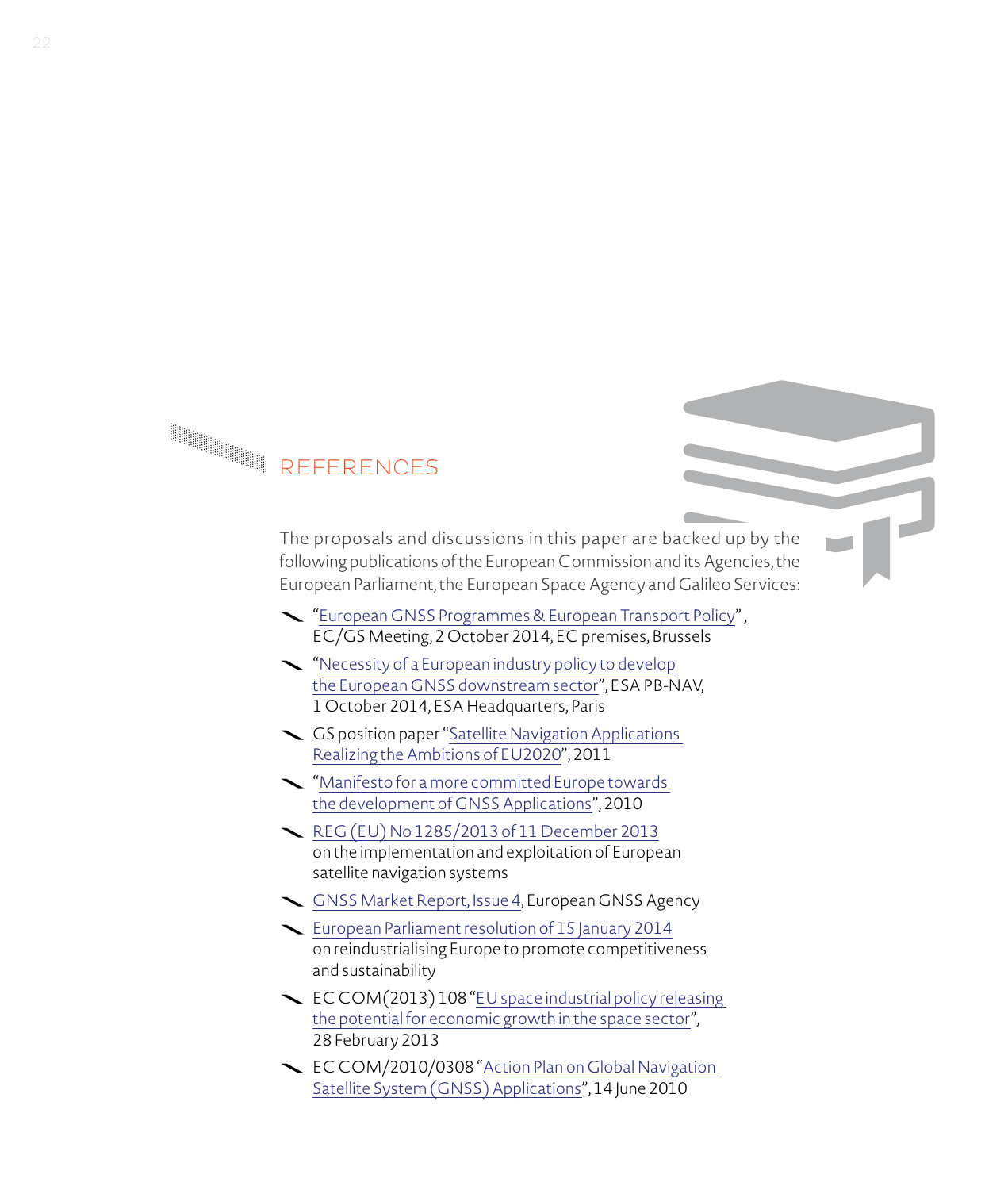## about galileo services aaaaaaaaaaa

Galileo Services is a non-profit organization founded in 2002 as a major partner for the EU GNSS Programmes, Galileo and EGNOS, and GNSS application development.

The organization's mission is to support and assist implementation of the programmes and to stimulate GNSS downstream technology and business development (terminals, applications and services) as well as to contribute to partnerships, advertise EU Industry competence all over the world, support EU institutions on request and express industry views.

Having merged with Oregin (the Organization of European GNSS Industry of equipment and services) in 2009, Galileo Services network represents now more than 180 member organisations. Galileo Services and Oregin federate the most active and representative players of GNSS industry and research supporting the Galileo and EGNOS Programmes. This federation provides an unrivalled platform for partnership and information exchange between its Members, and offers powerful support and wide representation to Institutions.

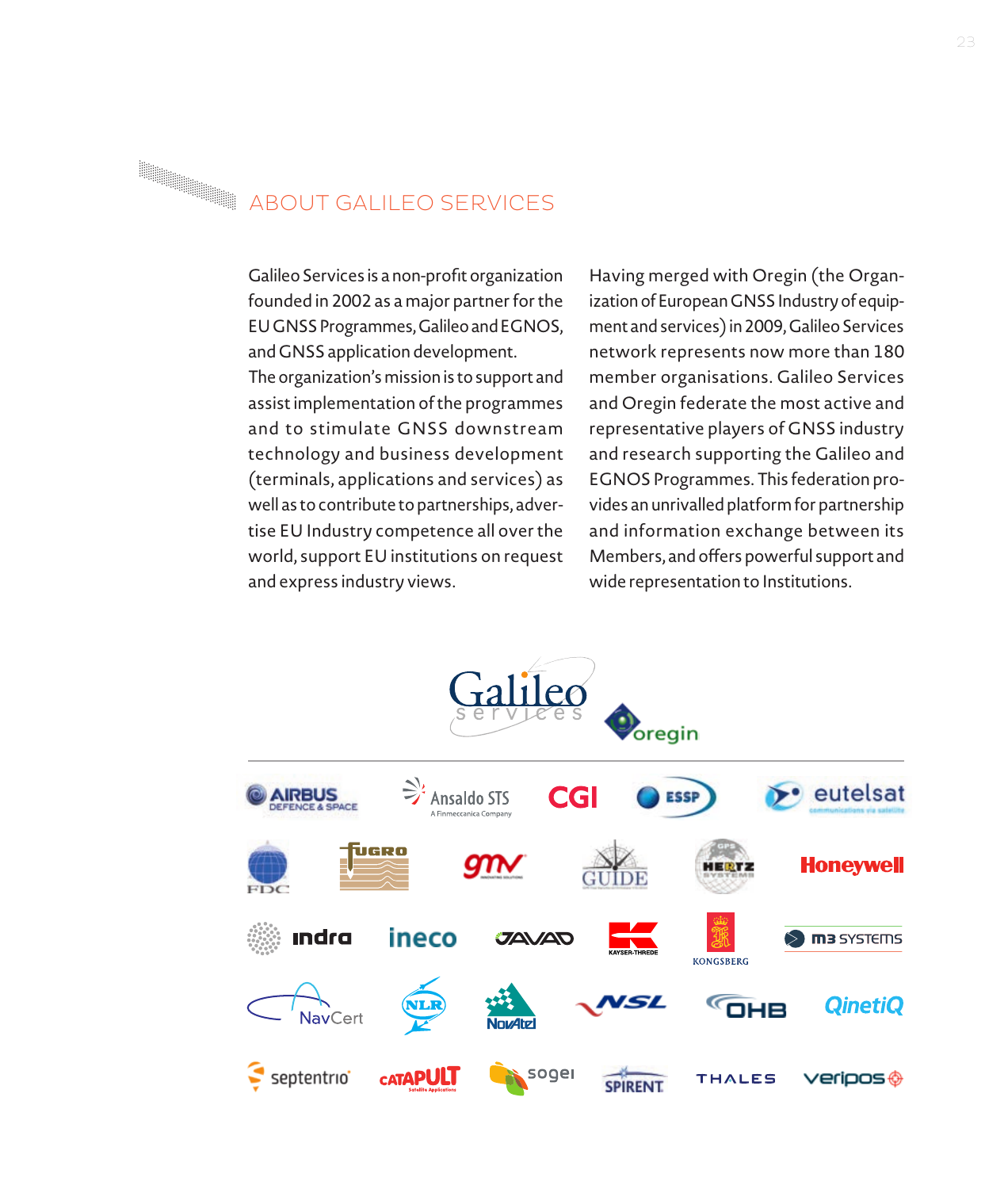

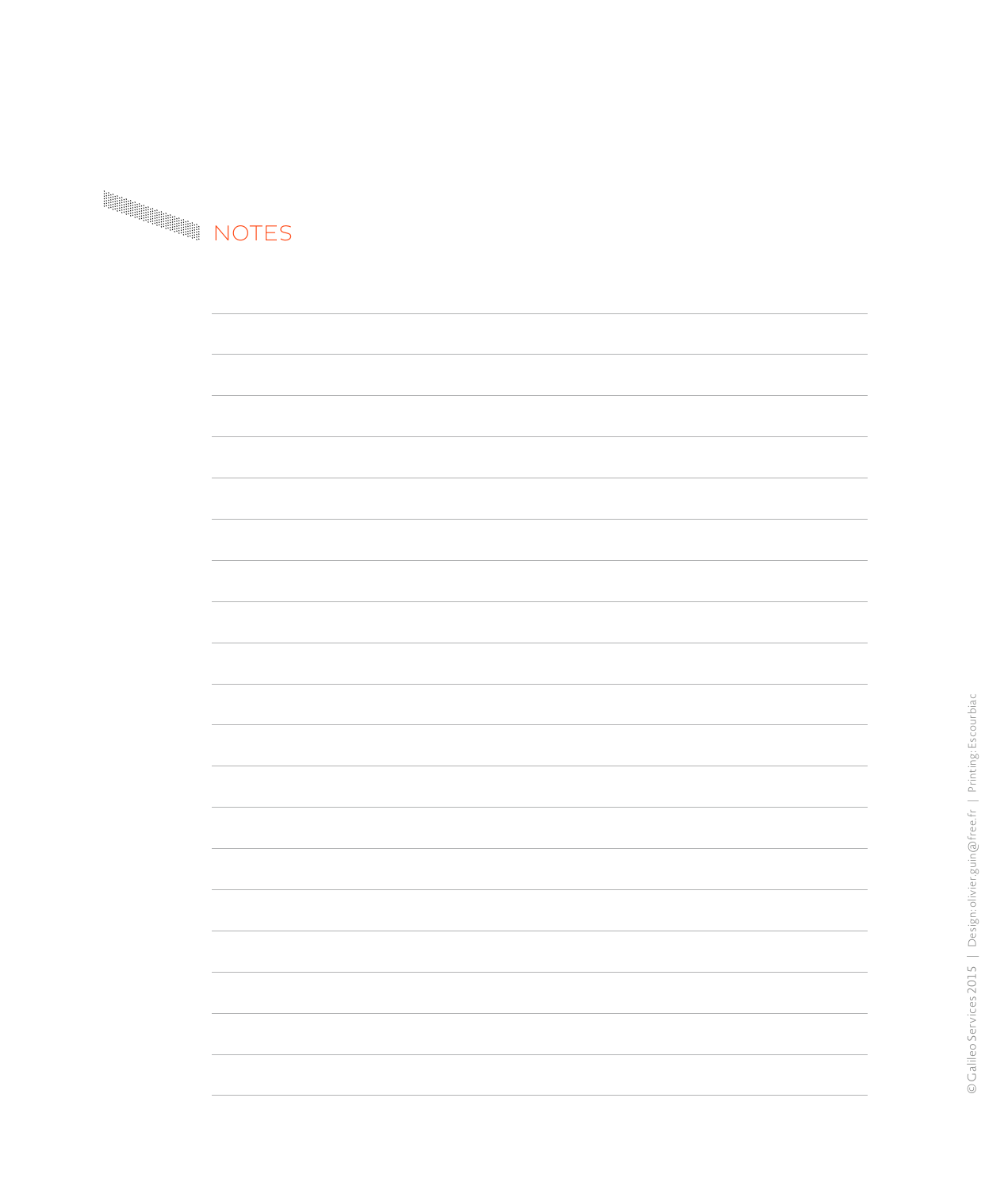